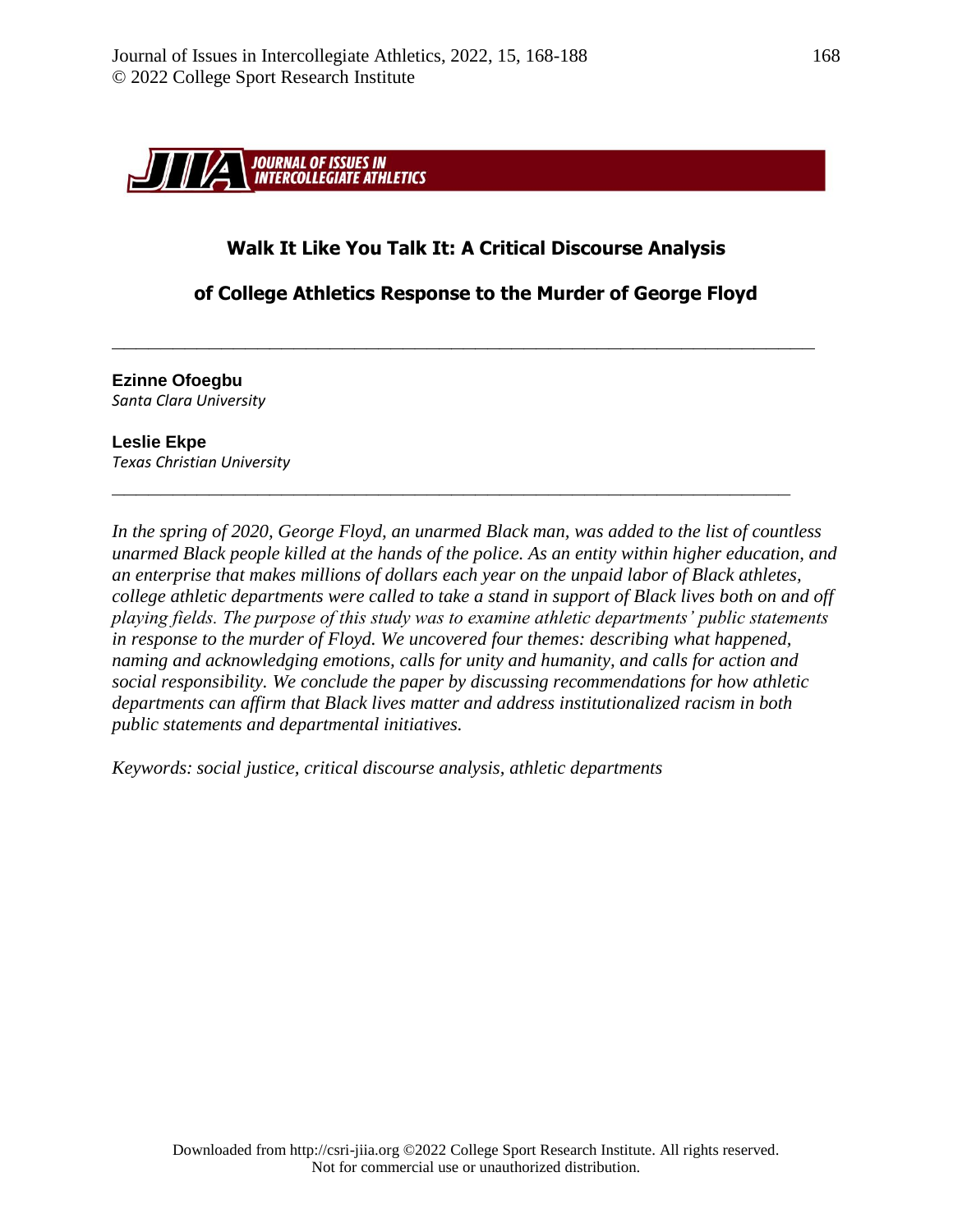n the spring of 2020, George Floyd, an unarmed Black man, was added to the list of If the spring of 2020, George Floyd, an unarmed Black man, was added to the list of countless unarmed Black people killed at the hands of the police. The murder of Floyd led to protests, demonstrations, unrest globally, and made issues of systemic and institutionalized racism a critical topic across various aspects of society. Within higher education, college students across the United States participated in social justice demonstrations, and shared stories of the institutionalized racism and racialized harm they had experienced within their campus communities (Kolodner, 2020; Rim, 2020). Over the last several years, it has become common for university leaders to release public statements in response to acts of perceived racism, both on and off-campus (Garcia et al., 2020). While many applaud university leaders for making such statements, prior literature suggests these responses use language and ethos that sustain power and inequality. Furthermore, the statements do not explicitly name or acknowledge the incidences of institutional and/or systemic oppression and do not discuss actionable steps toward institutional change (Cole & Harper, 2017; Garcia et al., 2020; Hypolite & Stewart, 2019). As a student-facing entity and an enterprise that makes millions of dollars each year on the unpaid labor of Black athletes (Gayles et al., 2018; Hawkins, 2010), college athletic departments were also called to take a stand in support of Black lives both on and off playing fields.

Higher education and student affairs leaders facilitate students' moral development by leading by example (Williams & Quarterman, 2008) and engaging in critical reflection and dialogue regarding society's most polarizing issues (Watt, 2015). As such, students look to their institutional leaders in moments of civil unrest. Within college athletics, race and racism continue to be polarizing issues. For example, most athletic departments are led by White individuals (NCAA, 2021b), while most collegiate athletes in revenue-generating sports are Black. Given these racial realities, and a long history of the mismanagement of racial issues in college sports (Rockhill et al., 2021), collegiate athletes looked to their leaders to take a stand against racism and commit to making college campuses more safe, diverse, and inclusive for Black students. While prior literature has explored institutional responses following notable occurrences of civil discord and unrest (Cole & Harper, 2016, Garcia et al., 2020, Jones, 2019, Morton et al., 2020), few have explicitly examined the responses of leaders within athletics. This view is essential, as many Division I athletic departments operate as a separate ecosystem within their institutional environment and culture (Gayles et al., 2018).

The purpose of this study was to examine athletic departments' public statements in response to the murder of George Floyd. The following guiding questions informed our study:

- 1: How did the statements describe the events that took place during the Spring/ Summer of 2020?
- 2: What was the overall message of the statements?
- 3: How, if at all, did the statements describe calls for action or actionable next steps within their department and/or teams?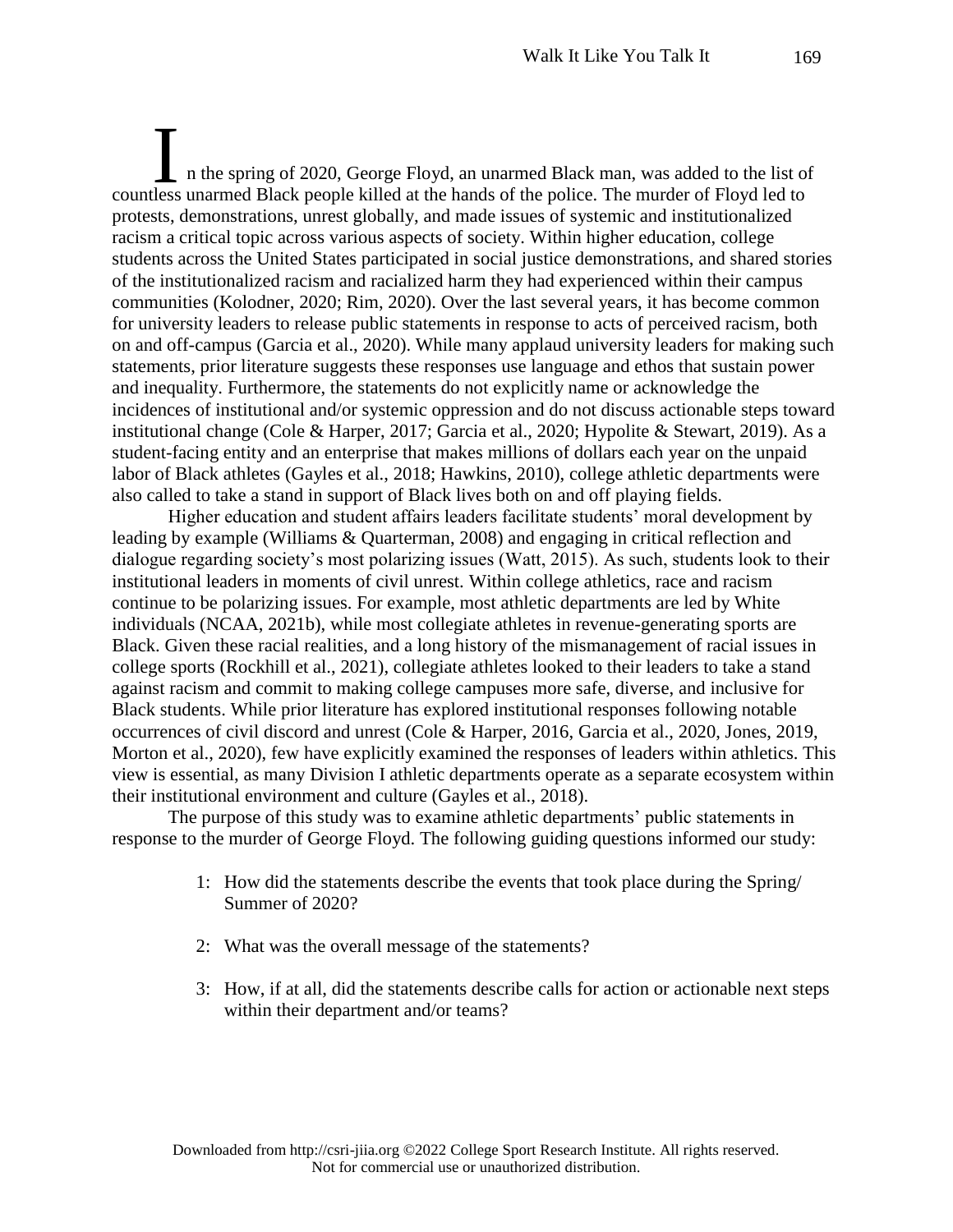# **Literature Review**

## *Systemic Racism and Institutional Responsibility*

Given the history of race in higher education, colleges and universities in the United States are responsible for acknowledging and addressing institutionalized racism within higher education and society. Many of the nation's most "prestigious institutions" were built to exclude students of color and non-White students implicitly and explicitly (Harper et al., 2009; Hurtado et al., 1999). Moreover, predominantly white institutions (PWIs) are built on land that bore witness to the colonization and genocide of Native and Indigenous people and centuries of enslavement of African people and their descendants (Champagne, 2015; Wilder, 2013). Today, many practices within higher education uphold institutionalized and systemic racism (Harris, 2020). To name a few, issues of college access and admissions, such as standardized testing and the availability of college preparatory curriculum in high schools, are informed by institutionalized racism (Adelman, 2007; Au, 2016). Institutionalized racism is also inherent in how students experience college. Students of color are stereotyped and discriminated against on college campuses (Lewis et al., 2019; Nadal et al., 2014; Solórzano et al., 2000), and Black students are profiled and policed by campus and municipal police on their campuses at a higher rate than other populations of students (Allen & Jacques, 2020; Jenkins et al., 2021). Finally, college sports are an enterprise wherein predominantly white administrators and coaches exploit the labor of Black athletes in football and basketball (Beamon, 2008; Gayles et al., 2018; Hawkins, 2010). This enterprise, wherein Black student-athletes are clustered into specific majors and classes (Fountain & Finley, 2009; Paule-Koba, 2019), graduate at a lower rate than nonathletes and other populations of student-athletes (Ofoegbu et el., 2021; NCAA, 2020), and special admissions policies privilege white student-athletes from wealthy backgrounds (Hextrum, 2021), is inherently racist. In sum, many of the institutions and practices that harm the safety, livelihood, and success of Black students and other students of color are upheld within higher education.

Furthermore, higher education and student affairs practitioners play a role in facilitating the moral and racial identity development of students (Patton et al., 2016). This expectation involves teaching students how to "sit with discomfort, seek critical consciousness, and engage in difficult dialogues" (Watt, 2015, p. 136) and "act as guides to help students understand the role that race plays in society and how to situate themselves in these difficult dialogues" (Watt, 2015, p. 136). Practitioners within athletics share in the responsibility to facilitate the moral and identity development of student athletes. Issues of racism and racial controversy on campus and beyond complicate leaders' ability to foster moral development (Watt, 2015). Herein lies student affairs practitioners' duty to acknowledge and act against racism and other forms of systemic oppression. To facilitate these conversations and support students through challenges related to race and racism, leaders must be willing to acknowledged and grapple with these topics themselves (Watt, 2015).

#### *Institutional Responses to Racist Events*

Many studies have explored university leaders' responses to external racist events that gained national attention. For example, Hypolite & Stewart (2019) studied university leaders' responses to the 2016 presidential election and found that the language in these statements was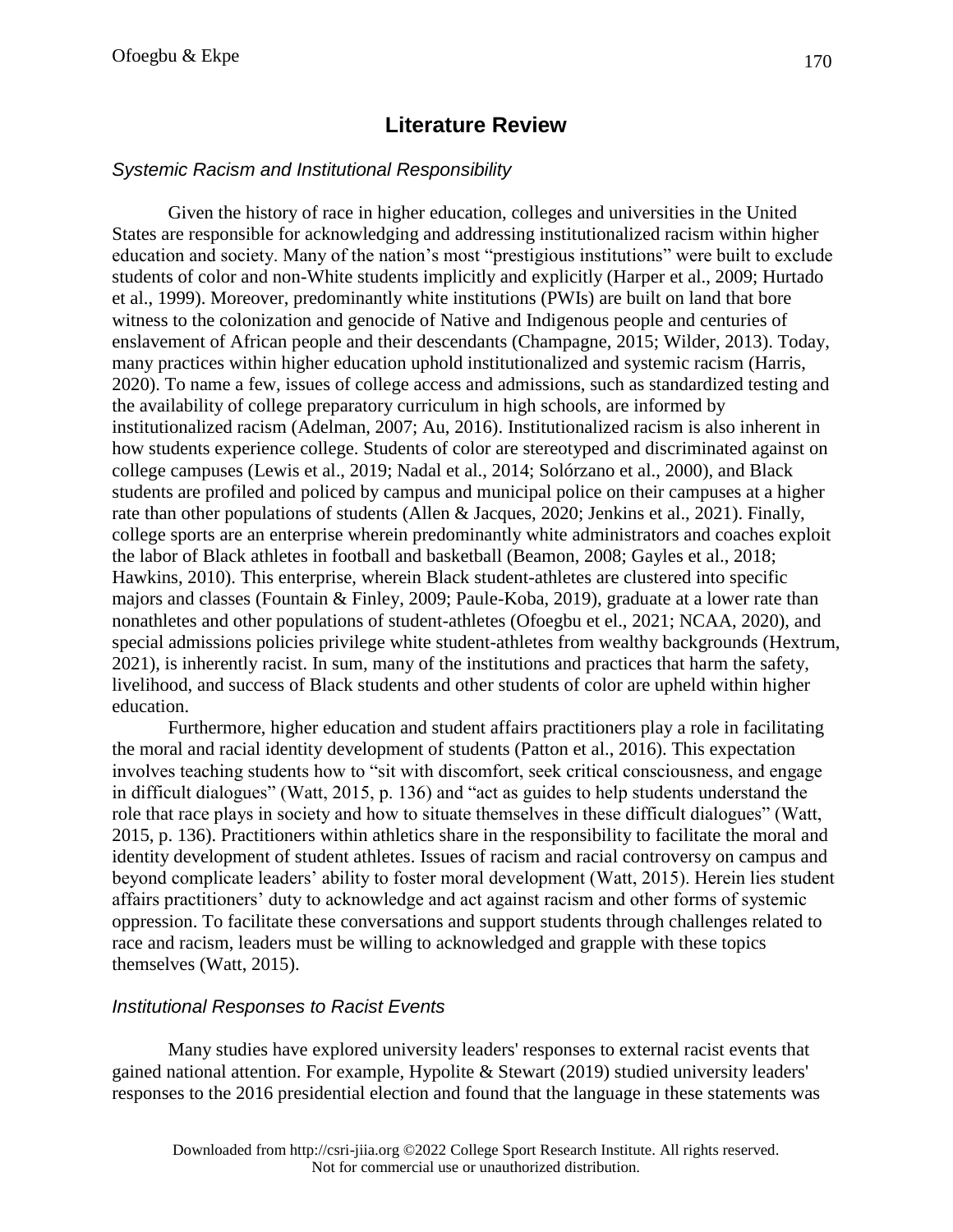inclusive, but reproduced existing power structures rather than using disruptive and/or transformative language that could lead to actionable steps toward change. In their study, they concluded that leaders engaged in discursive manipulation (Van Dijk, 2006), explaining that emotional appeals are "often lumped…together as being applicable to students across campus, rather than making a specific statement of support for the most vulnerable student groups" (p. 7- 8). Similarly, Morton et al. (2020) examined statements from university presidents following the 2017 white supremacist rallies on the campus of the University of Virginia and the surrounding community of Charlottesville, VA. This study found that the focus of these statements was to comfort and offer solidarity within their university communities and to those in Charlottesville, ponder the scope of free speech, and iterate that such behavior would not be acceptable on their campuses. However, the authors noted that few statements explicitly named the people killed during the rallies or the systemic racism that informed the protests. Both studies recognize university leaders' attempts to make sense of events that did not take place on their campuses but may have affected their students in various ways. Nonetheless, these studies demonstrate that leaders used language that reproduced power and privilege, rather than acknowledge systemic issues and commit to change.

Considering these critical issues, many scholars have used critical discourse analysis to explore university leaders' public responses to racist incidents on campus and off-campus over the last several years. Cole & Harper (2017) found that college presidents were hesitant to name the racism that informed the racist incidents and the institutionalized racism that was pervasive on their campus. Similarly, Jones (2019) found that presidents' responses to racial incidents on their campuses downplayed racism or defined the events through the lens of privilege or colorblindness. Finally, Garcia et al. (2020) analyzed similar statements and found that these statements conveyed the underlying power that administrators held in deciding whether to release a public statement and/or what stance to take. The language in these statements either perpetuated or deconstructed power, privilege, and oppression, and reiterated espoused values rather than committing to actions that advanced diversity, equity, and inclusion. These studies exemplify that while university leaders are releasing statements, they often fall short of acknowledging the prevalence of racism or committing to take steps to address institutionalized racism in their programs and/or policies. The present study will add to this body of literature by evaluating the use of college athletic leadership's language in response to the murder of George Floyd. This event did not physically occur on college campuses, but they have affected college students' experiences and perceptions of their institutions over the last few years. In this study, we hope to make sense of how athletics leaders used these discursive opportunities to address institutionalized racism.

# **Conceptual Framework**

Critical discourse analysis (CDA) functioned as both a theoretical and methodological tool in this study. CDA suggests that social relationships are reproduced, challenged, or uncontested through language and the words we select to describe our experiences and perspectives (Fairclough, 1992). Three core concepts of CDA were fundamental in this study: discourse, ideology, and hegemony (Fairclough, 1992; Hypolite & Stewart, 2019). Discourse refers to the different forms of communication people use to express themselves. Discourse is shaped by the perceptions and worldviews of the author or those in conversation with each other, and the social environment in which the discourse is created and disseminated. Ideology refers to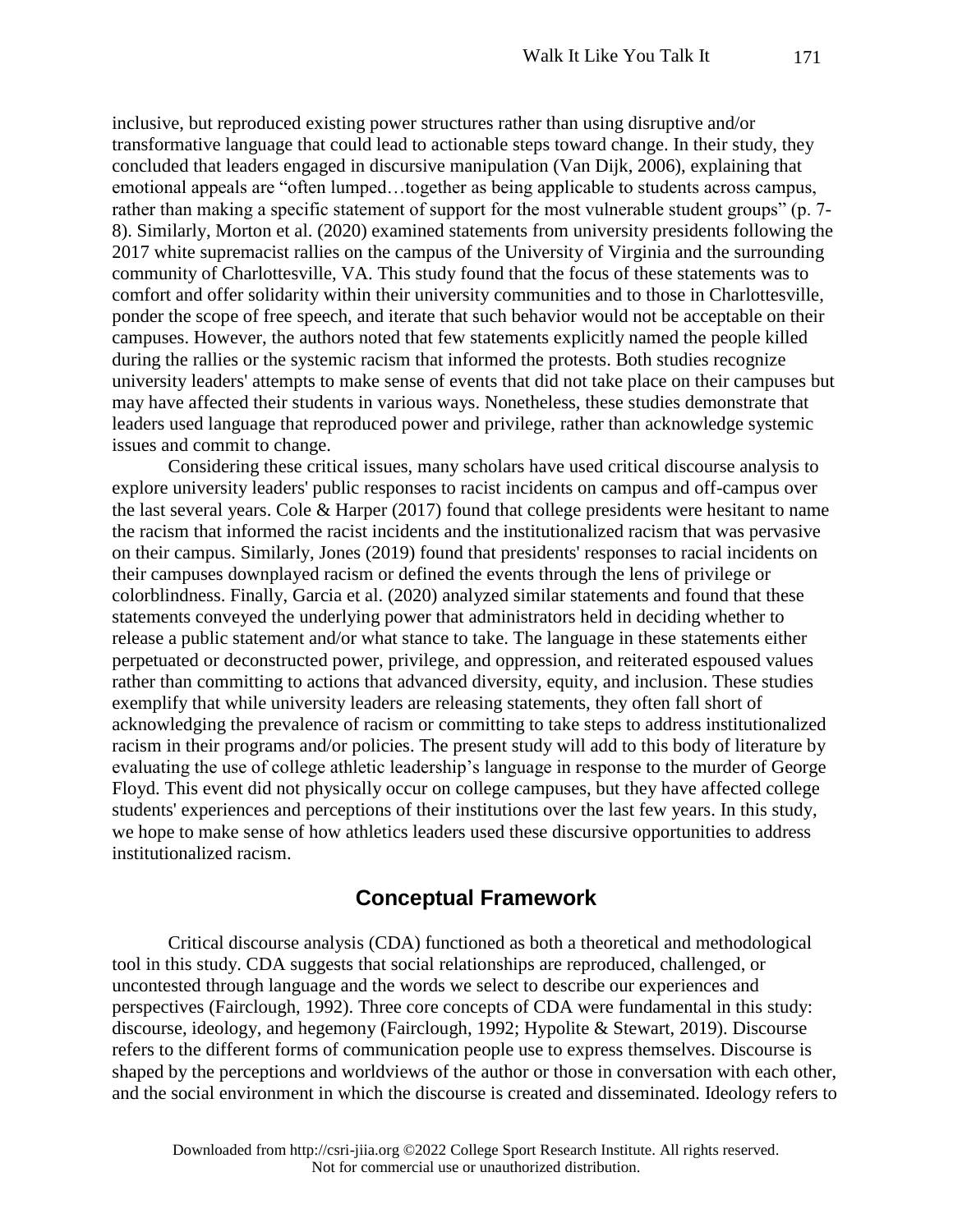the shared beliefs that govern a groups' or/and individuals' decision-making and morals. Historically situated ideologies about race, gender, and other social identities, have allowed groups to assert power and/or dominance over other social groups. Racial ideology, for example, is defined as "the racially based frameworks used by actors to explain and justify (dominant race) or challenge (subordinate race or races) the racial status quo" (Bonilla-Silva, 2003, p. 65). Thus, CDA posits that language can reproduce unequal power dynamics and seemingly suggests that the development of the statements we examined were guided by each leaders' personal beliefs and ideologies. Finally, hegemony refers to one social group's dominance (dominant group) over another social group (subordinate group), and may manifest as the dominant group's interests aligning with the subordinate group's interests when the interests are mutually beneficial. An example of this occurs in speeches and written statements when leaders use language like "we" and "us" to project ideals of *unity* and *equality* amongst leaders and their "subordinates" (Blommaert & Bulcaen, 2000). Hypolite and Stewart (2019) suggested that leaders use this tactic to assert their legitimacy and authority as the voice of those within their organization.

Given that this study examined leaders' responses to issues of race and racism, the core concepts of CDA are also connected to critical race theory. Critical race theory (CRT) is an analytical framework which explains how social institutions within the United States are inherently racist and intend to maintain white supremacy (Crenshaw et al., 1995). There are several fundamental tenets of CRT, including the prevalence of racism, whiteness as property, interest convergence, intersectionality, racial ideology challenges, and commitments to social justice (Crenshaw et al., 1995). CRT provides a pragmatic perspective on race and racism, which reflects the past and present implications of race and racism in the lived experiences and problems of Black people and other people of color. CRT is the optimal framework for examining the collegiate athletic enterprise, wherein race and racism play a role in who is hired, recruited, and how they are treated throughout their time in the athletic organizations (Gayles et al., 2018; Hawkins, 2010). CRT is a critical component of an anti-racist epistemology within sports research and practice. Singer (2005) wrote that within sports scholarship, CRT can assist in "[identifying], [analyzing], and [changing] those structural and cultural aspects of sport that maintain subordinate and dominant racial positions in and out of various sport organizations" (p. 471). Connected to the core concepts of CDA, we leaned on CRT in this study to understand how leaders identified and addressed issues related to race and racism in their public statements, as well as how racism and larger systems of power, privilege and domination are maintained or challenged in college sports discourse.

#### **Method**

This study was guided by critical discourse analysis (CDA) methodology. CDA describes language as a social practice that is tied to historical and social context. Thus, social relationships are reproduced, challenged, or uncontested through language and the words we select to describe our experiences and perspectives (Fairclough, 1992). In this study, we examined the relationships, expectations, and assumptions communicated through language choice and perceived interpretations of this language. As a methodology and analytical technique, CDA examines language within the social context in which it was produced and allows researchers to make perceptions about the meaning and intentions behind language choice. In this study, the social context was shaped by the murder of Floyd, which brought renewed attention to the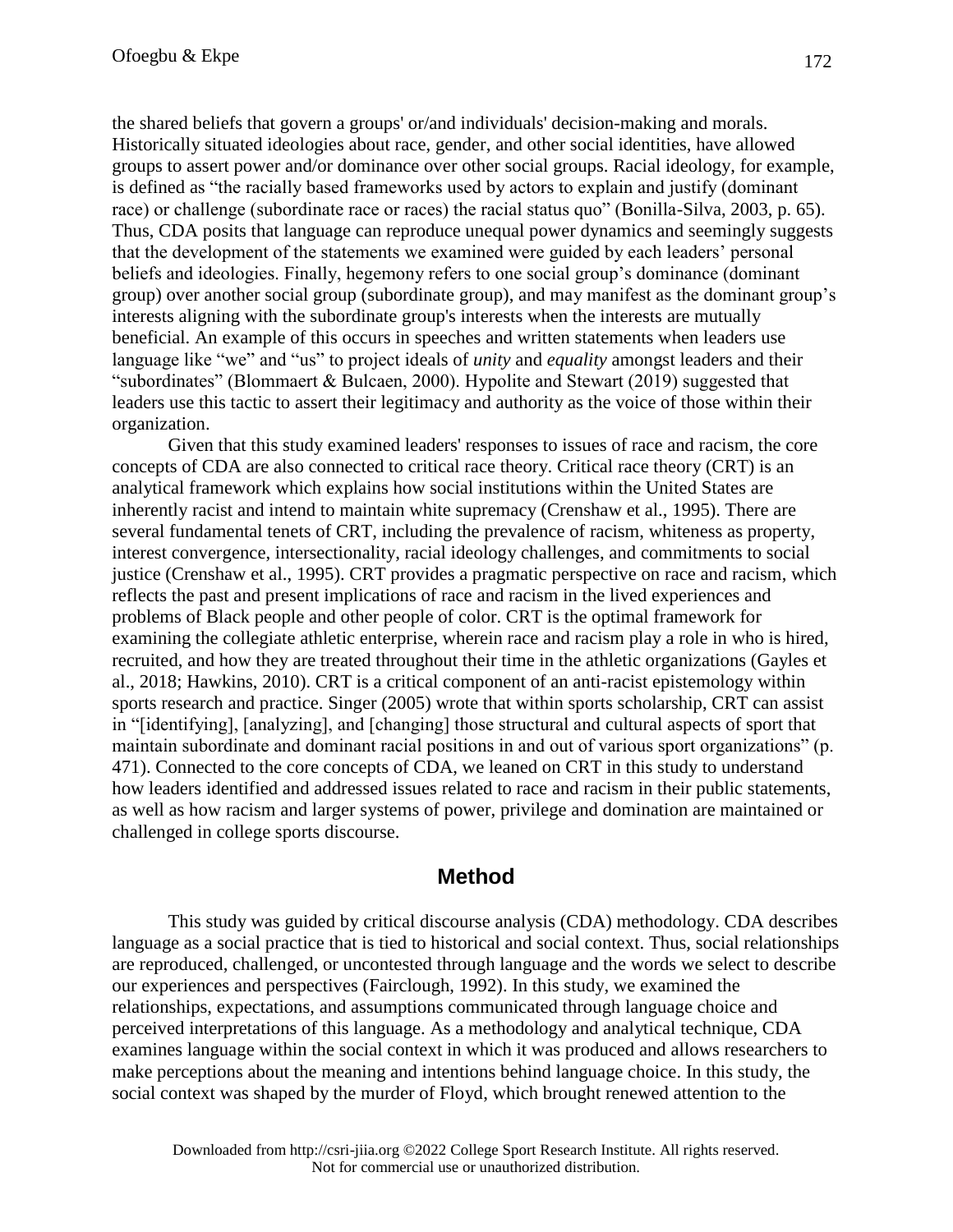killings of other unarmed Black people, and subsequent uprisings against institutionalized racism across the country (Wolfson, 2020). The collegiate athletic enterprise also shaped the language examined in this study, as college sports, specifically at the Division I level, is often subject to criticism for the underrepresentation of Black coaches and staff (Cunningham, 2010) and the exploitation of Black student-athletes (Gayles et al., 2018).

#### *Data Collection*

The units of analysis in this study were published statements from college athletics leaders. To collect data, we identified statements that were published by Division I head coaches and athletic directors between the dates of May 26 and June 7, 2021. To do this, we performed Google searches using phrases such as "athletic directors response to George Floyd" and "coaches response to George Floyd." In these searches we found either direct links to published statements or new articles that had provided commentary and/or aggregated athletic directors' (AD) and head coaches' (HCs) responses. The articles led us to actual statements that were published on university websites or Twitter accounts. We conducted our searches (two to three searches each) separately and created a document to share links/statements to ensure that we captured as many statements as we could find. Furthermore, similar studies have collected between 15-60 statements (Cole & Harper, 2016; Hypolite & Stewart, 2020; Jones, 2019; Morton et al., 2020). Thus, we strove to collect at least 50 statements. A total of 65 statements were collected, representing 40 different institutions.

Before data analysis, we chose to include all statements that met the criteria listed above, without reading the statements' content, because we concluded, at the very least, leaders were compelled to share a statement because of the social and civil unrest they observed. We intentionally chose to include only statements from athletic directors, as they are considered the official spokesperson for their athletic departments and thus, speak on the departments' behalf, and head coaches, as they are considered the official spokesperson for their teams and thus, speak on their teams' behalf. ADs and head coaches hold the most power and influence within the current landscape of college sports, are the most visible leaders in college sports, and, in some states, the highest paid public officials (Thronton, 2021).

Furthermore, with team statements, it was unclear whether these were joint endeavors between the athletes and coaches or solely the work of student-athletes. Thus, we felt it best only to include the statements in which an AD or head coach was the sole signatory. See Table 1 for additional information about the sample.

#### *Data Analysis*

Data analysis was guided by Fairclough's (2015) model of CDA, which involves three analysis processes: textual analysis, processing analysis, and social analysis. Textual analysis involved describing the units of research, which were the written statements in response to the murder of Floyd. This analysis was completed when we determined that we would collect statements published by ADs and HCs on athletic department websites and Twitter accounts. Processing analysis involved interpreting the data and making assumptions based on the content. To begin this phase, the two of us made a list of pre-codes or topics we anticipated would arise as we analyzed data. For example, some pre-codes we noted were "naming", "emotions" and "unity". We then open-coded each statement individually and noted preliminary themes across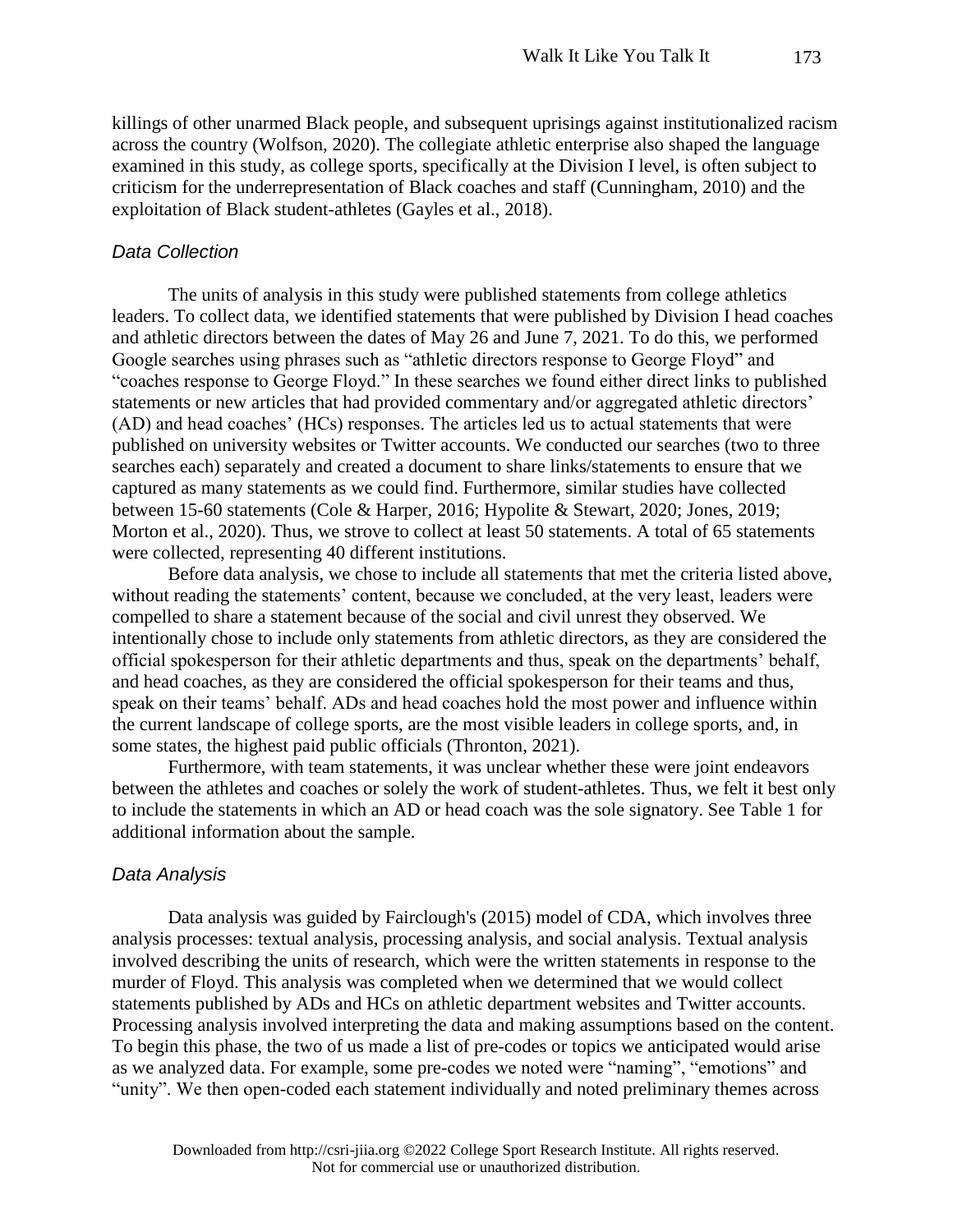the statements. Finally, social analysis examined how socio-historical context shaped these statements' dissemination and content. After the first round of open coding and developing preliminary themes, we engaged in conversation to discuss the initial themes, the implications of the murder of Floyd, and the subsequent civil unrest, and collaboratively developed a set of guiding questions to inform another round of coding. Some guiding questions included: "Does the statement discuss racism?" and "Does the statement mention students and staff? If so, what does it say about these populations?"

#### *Limitations*

This study was not without limitations. Given how we collected data, there may be some Division I, football bowl subdivision (FBS) bias reflected in the data and, ultimately, the findings. Because Division I, FBS athletic programs are among the most visible in college sports, it is likely that our Google search results returned these institutions more frequently than non-FBS institutions. Furthermore, only 40 institutions are represented in the sample. There are 358 Division institutions (NCAA, 2021a), so our sample represents about 11% of the Division I. As such, it is important to note this study's' findings may not be generalizable across Division universities that vary in size, visibility, and even location of those included in this study's sample.

#### *Positionality*

We come to this work as two scholars deeply invested in using our scholarship to create inclusive, anti-racist, and culturally affirming environments in college athletics and higher education. Author 1 began her career working in academic support for college athletes at multiple Division 1 institutions. As a practitioner, they observed how athletic administrators "tiptoed" around issues of race and racism, even when student-athletes named the racialized experiences they had in various academic and athletic spaces. Their interest in this research stemmed from this experience, mainly how leaders positioned themselves and their departments within a larger conversation about systemic oppression. Author 2 played Division 1 Volleyball for five years before transitioning into professional practice as a K-12 educator. From K-12 to higher education, they noticed a great deal of racism related to their lived experiences as a student-athlete. Even more so, Author 2 realized that advocating for social issues as a Black student-athlete often was coupled with persecution by the dominant white culture. Their interest in conjunction with their positionality influences their research on justice and equality for collegiate student-athletes.

Our personal and professional experiences within college athletics and higher education served as an impetus for engaging in this study. Our experiences and perspectives influenced how we developed our conceptual framework, how we analyzed the data and how we made sense of the findings and implications of this work. We hope that leaders in college athletics will leverage this study as they move from rhetoric in times of crisis to transformative action that create inclusive environments within their organization.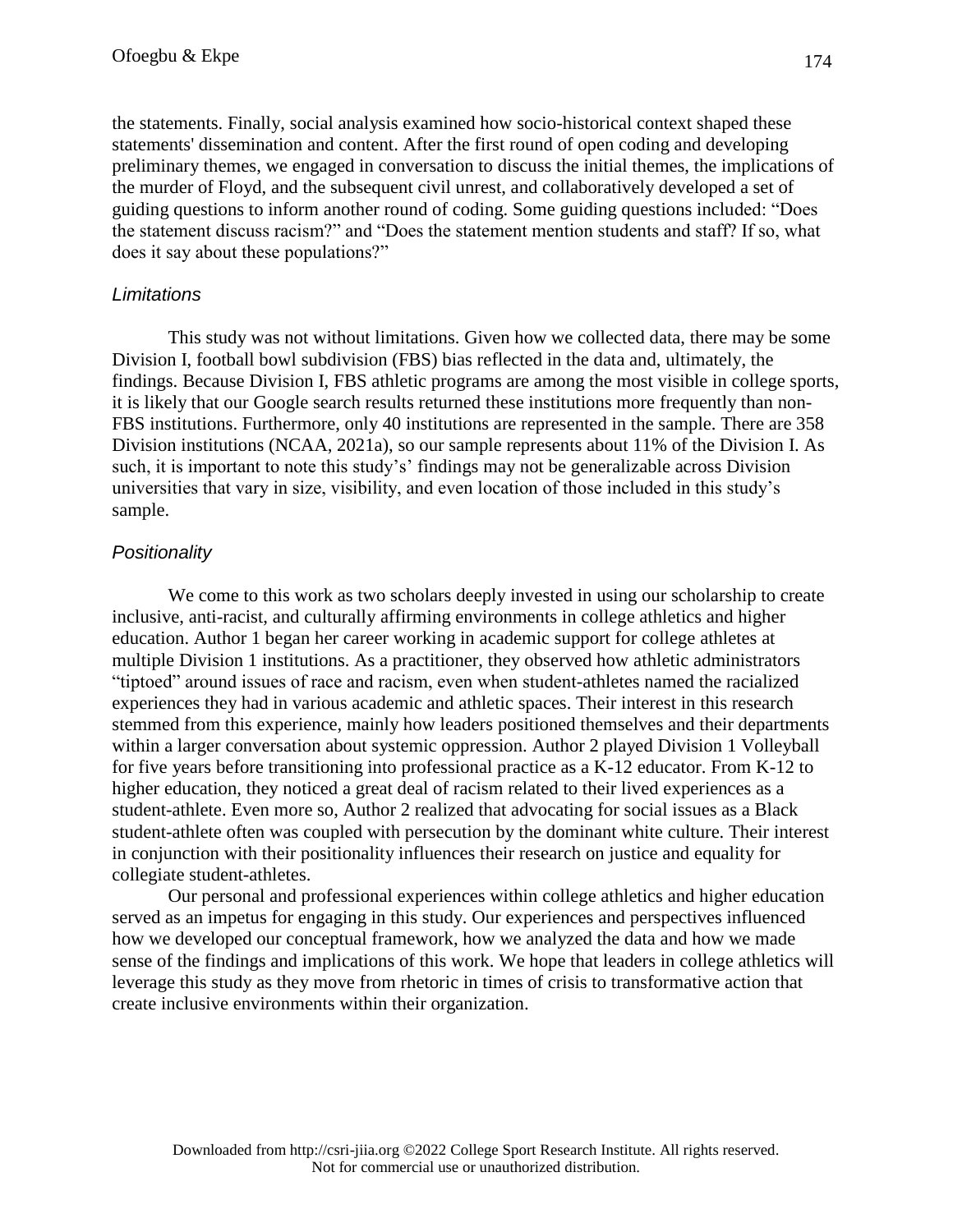| Institution                     | Location of<br>Publication | Author                          | Date        |
|---------------------------------|----------------------------|---------------------------------|-------------|
| <b>Baylor University</b>        | Twitter                    | Head Coach – Football           | 05/30/2020  |
| Duke University                 | Twitter                    | Head Coach - Men's Basketball   | 06/01/2020  |
| Duke University                 | Twitter                    | <b>Athletic Director</b>        | 05/30/2020  |
| Duke University                 | Twitter                    | Head Coach - Women's Basketball | 06/01/2020  |
| Duke University                 | Twitter                    | Head Coach - Football           | 05/31/2020  |
| George Washington University    | Twitter                    | Head Coach – Men's Basketball   | 05/30/2020  |
| Indiana State University        | Twitter                    | <b>Athletic Director</b>        | 05/31/2020  |
| Kansas State University         | Twitter                    | <b>Athletic Director</b>        | 05/29/2020  |
| Michigan State University       | Twitter                    | Head Coach - Football           | 05/29/2020  |
| Mississippi State University    | Twitter                    | <b>Athletic Director</b>        | 05/31/2020  |
| Northeastern University         | University Website         | <b>Athletic Director</b>        | 06/04/2020  |
| North Carolina State University | Twitter                    | Head Coach - Football           | 05/30/2020  |
| North Carolina State University | Twitter                    | Head Coach - Men's Basketball   | 05/30/2020  |
| Oregon State University         | Twitter                    | Head Coach - Football           | 05/30/2020  |
| Oregon State University         | Twitter                    | Head Coach - Men's Basketball   | 05/31/2020  |
| Pennsylvania State University   | Twitter                    | <b>Athletic Director</b>        | 05/31/2020  |
| Pennsylvania State University   | Twitter                    | Head Coach - Football           | 05/31/2020  |
| Purdue University               | Twitter                    | Head Coach - Men's Basketball   | 05/30/2020  |
| <b>Rutgers University</b>       | Twitter                    | <b>Athletic Director</b>        | 05/29/2020  |
| San Diego State University      | University Website         | <b>Athletic Director</b>        | 06/01/2020  |
| <b>Stanford University</b>      | University Website         | <b>Athletic Director</b>        | 06/01/2020  |
| <b>Texas Tech University</b>    | Twitter                    | <b>Athletic Director</b>        | 05/30/2020  |
| <b>Texas Tech University</b>    | Twitter                    | Head Coach - Football           | 05/29/2020  |
| The Ohio State University       | Twitter                    | <b>Athletic Director</b>        | 05/29/2020  |
| The Ohio State University       | Twitter                    | Head Coach - Men's Basketball   | 05/292/2020 |
| University of Alabama           | Twitter                    | Head Coach - Football           | 05/31/2020  |
| University of Alabama           | Twitter                    | <b>Athletic Director</b>        | 05/31/2020  |

Table 1 *Sample Information*

Downloaded from http://csri-jiia.org ©2022 College Sport Research Institute. All rights reserved. Not for commercial use or unauthorized distribution.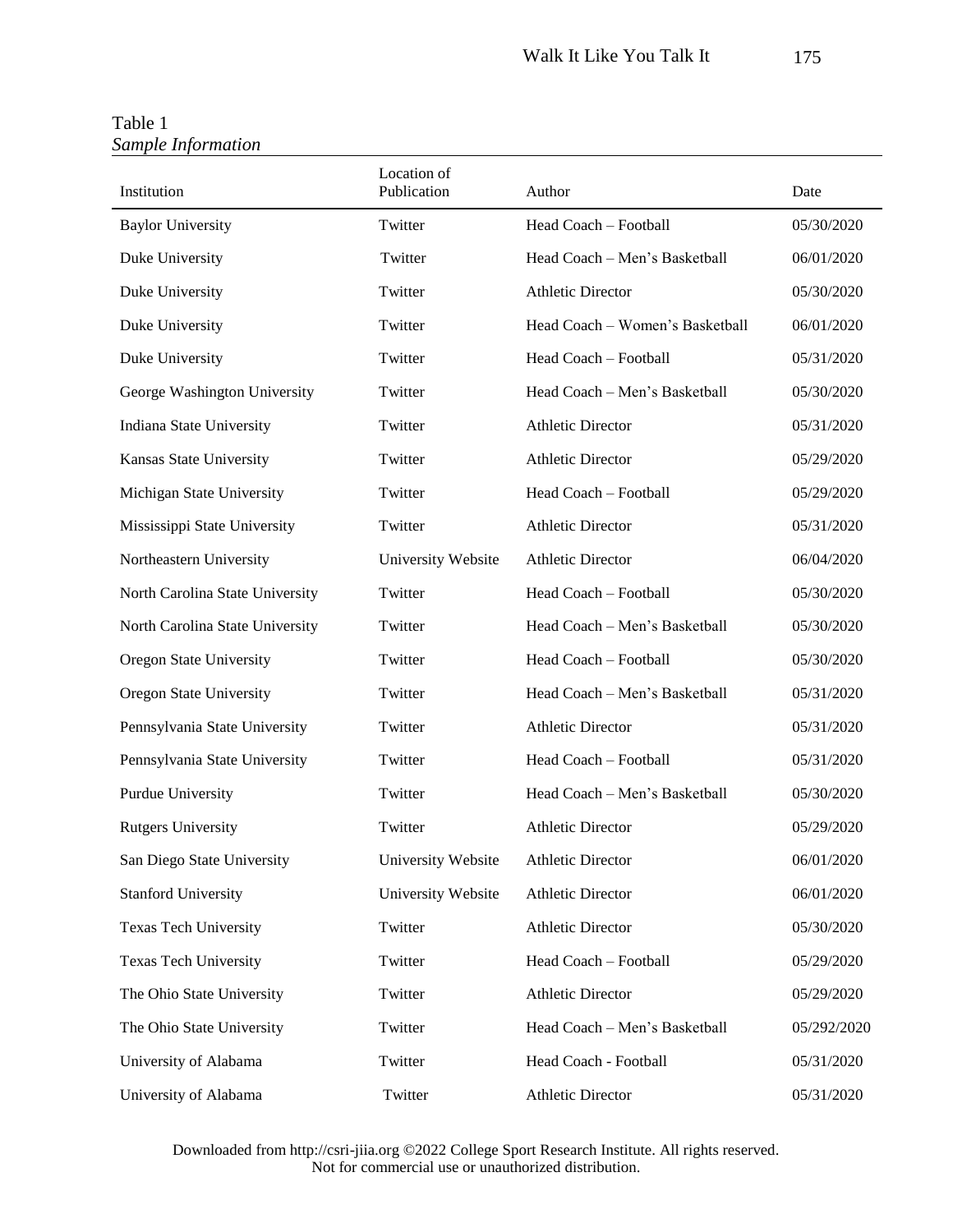| University of Arizona             | Twitter            | Head Coach - Football               | 05/31/2020 |
|-----------------------------------|--------------------|-------------------------------------|------------|
| University of Arizona             | Twitter            | Head Coach - Women's Basketball     | 05/31/2020 |
| University of Arkansas            | Twitter            | <b>Athletic Director</b>            | 05/31/2020 |
| University of Central Florida     | Twitter            | Head Coach - Men's Basketball       | 06/01/2020 |
| University of Georgia             | Twitter            | Head Coach - Football               | 05/30/2020 |
| University of Iowa                | Twitter            | Head Coach - Football               | 06/02/2020 |
| University of Iowa                | Twitter            | Head Coach - Men's Basketball       | 06/01/2020 |
| University of Kansas              | University Website | Joint Statement - AD & Head Coaches | 05/30/2020 |
| University of Kansas              | University Website | Head Coach - Football               | 05/30/2020 |
| University of Kansas              | University Website | Head Coach - Men's Basketball       | 05/30/2020 |
| University of Kentucky            | Twitter            | Head Coach - Football               | 06/05/2020 |
| University of Maryland            | Twitter            | <b>Athletic Director</b>            | 06/01/2020 |
| University of Maryland            | Twitter            | Head Coach - Basketball             | 06/01/2020 |
| University of Maryland            | Twitter            | Head Coach - Football               | 05/30/2020 |
| University of Michigan            | Twitter            | Head Coach - Men's Basketball       | 06/01/2020 |
| University of Minnesota           | Twitter            | <b>Athletic Director</b>            | 06/01/2020 |
| University of Minnesota           | Twitter            | Head Coach - Football               | 05/29/2020 |
| University of Mississippi         | Twitter            | <b>Athletic Director</b>            | 05/31/2020 |
| University of Missouri            | Twitter            | Head Coach - Men's Basketball       | 05/31/2020 |
| University of Nebraska            | Twitter            | Head Coach - Football               | 06/01/2020 |
| University of North Carolina      | Twitter            | <b>Athletic Director</b>            | 06/01/2020 |
| University of North Carolina      | Twitter            | Head Coach - Men's Basketball       | 05/31/2020 |
| University of North Texas         | Twitter            | <b>Athletic Director</b>            | 05/31/2020 |
| University of North Texas         | Twitter            | Head Coach - Football               | 05/31/2020 |
| University of Notre Dame          | Twitter            | Head Coach - Women's Soccer         | 06/01/2020 |
| University of Notre Dame          | Twitter            | Head Coach - Women's Basketball     | 05/31/2020 |
| University of Notre Dame          | Twitter            | Head Coach - Football               | 05/30/2020 |
| University of Oregon              | Twitter            | <b>Athletic Director</b>            | 05/29/2020 |
| University of Oregon              | Twitter            | Head Coach - Football               | 05/29/2020 |
| University of Southern California | Twitter            | <b>Athletic Director</b>            | 05/31/2020 |

Downloaded from http://csri-jiia.org ©2022 College Sport Research Institute. All rights reserved. Not for commercial use or unauthorized distribution.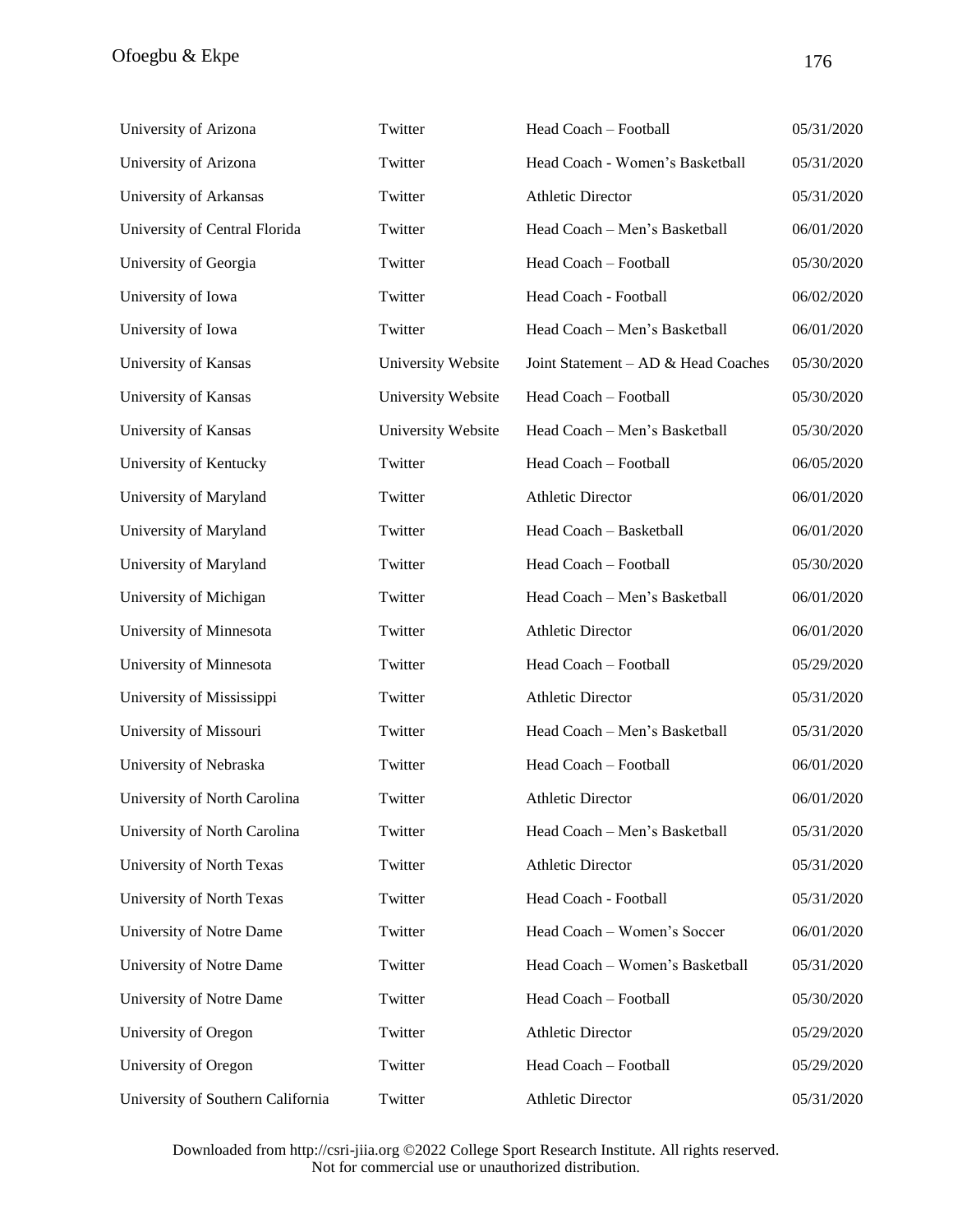| University of Tennessee  | University Website | Joint Statement $-\overline{AD}$ & Head Coaches | 05/31/2020 |
|--------------------------|--------------------|-------------------------------------------------|------------|
| University of Texas      | Twitter            | Head Coach – Football                           | 05/29/2020 |
| University of Wisconsin  | Twitter            | Head Coach – Football                           | 06/01/2020 |
| University of Wisconsin  | Twitter            | <b>Athletic Director</b>                        | 05/29/2020 |
| University of Wyoming    | Twitter            | <b>Athletic Director</b>                        | 05/31/2020 |
| University of Wyoming    | Twitter            | Head Coach – Men's Basketball                   | 06/01/2020 |
| West Virginia University | Twitter            | Head Coach – Men's Basketball                   | 06/01/2020 |

# **Findings**

After reviewing the 65 statements collected, four themes emerged related to the perceived purpose and function of the language used in these statements: describing what happened, naming, and acknowledging emotions, calls for unity and humanity, and calls for action and social responsibility. Below we discuss each theme and provide examples from the published statements.

#### *Theme #1: Describing What Happened*

In response to our first research question, theme #1 captured how leaders described the events and the populations directly affected and harmed by them. As they wrote about the events that took the lives of Floyd and others, leaders used melancholy terms such as "recent tragedies," "horrific death," "senseless deaths," and "unnecessary loss" to describe what took place. Statements like "what happened to George Floyd" and "I've watched the events across our country over the last few days" were commonly used to reference Floyd and others. While these terms captured the outcomes of Floyd's and others' interactions with the police, they described them in ways that did not place blame on either Floyd or the police. Other statements explained the events in relation to morality, justice, and criminality. The football coach from the University of Texas described the "killing" of Floyd as a "reprehensible crime," while the women's basketball coach from the University of Notre Dame defined Floyd's death as "murder" and the men's basketball coach from Duke University described Floyd's and others' deaths as "recent acts of injustice in our country." Each of these statements implies the belief that these acts were unjust and/or criminal.

The aforementioned statements fall midrange on a spectrum that defined how leaders either explicitly referenced the events, described the circumstances in vague terms, or not at all. On the explicit end, leaders described Floyd's and others' deaths as part of the reoccurring mistreatment of Black people and other people of color in the United States. For example, certain leaders acknowledged the frequency of the circumstances that led to Floyd's and others' deaths. A joint statement from the University of Kansas described this as "recent acts of racial divide and violence." In contrast, another from an institution in the Southeast referred to it as "heightened occurrences of racial, social injustice." Both examples acknowledge the implications of race in the deaths of Floyd and others. Other leaders specifically mentioned violence against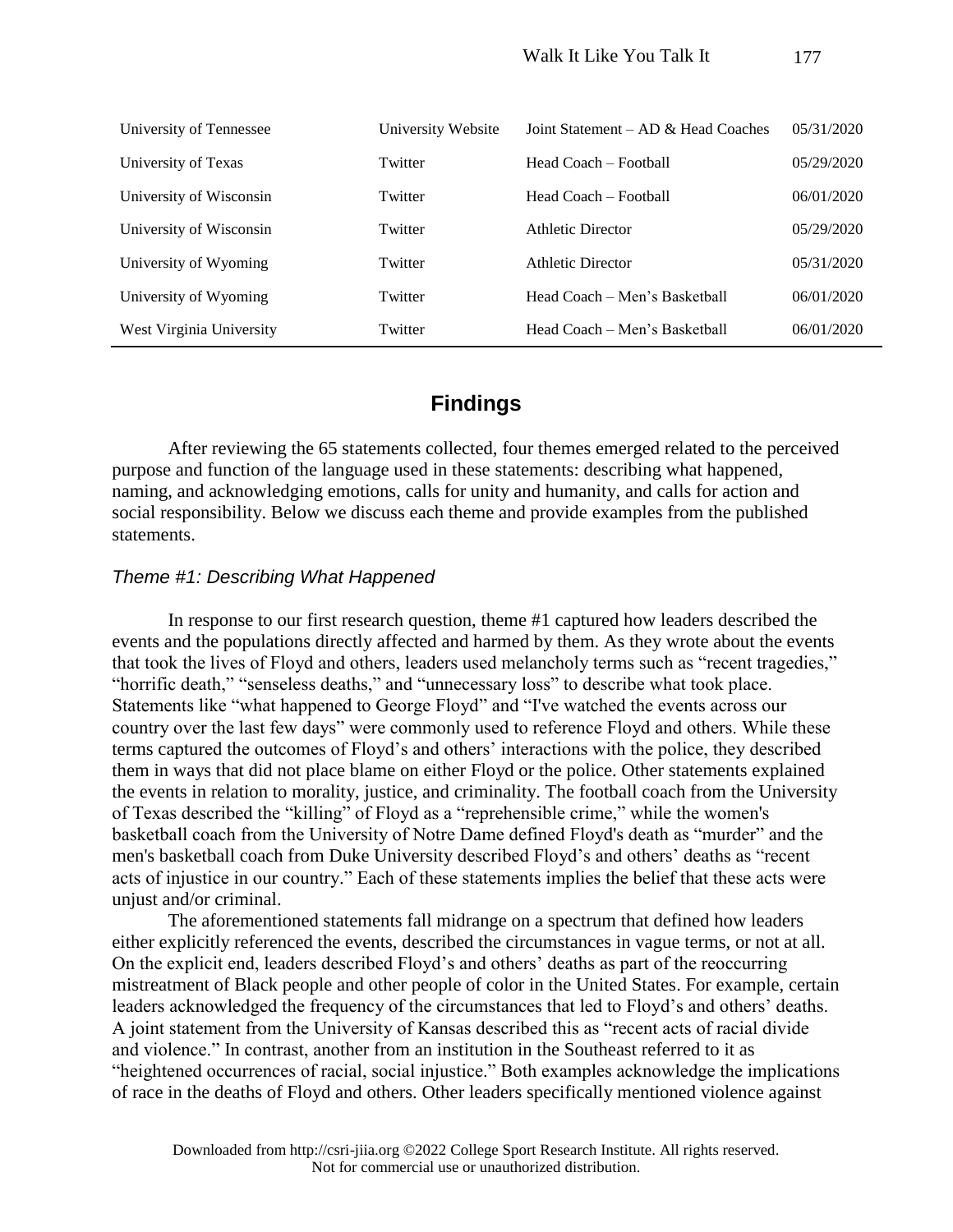Black people. For example, the men's basketball coach from The Ohio State University described this as the "senseless violence to unarmed and defenseless black men," while the men's basketball coach from the University of Central Florida wrote, "George Floyd's murder comes on the heels of the vicious and senseless murders of Ahmaud Arbery and Breonna Taylor after years of increased exposure of police violence against the black community." Both examples demonstrate an awareness of how police violence has been especially harmful and damaging to Black lives and communities.

Finally, some leaders described the deaths of Floyd and others in the context of the -*isms* that inform how Black people and other people of color are treated in the United States. The women's basketball coach from the University of Notre Dame explained, "another target, another hashtag and a continued system of oppression that has plagued our country for hundreds of years. Blatant racism, police brutality, and murder targeting black and brown people." Similarly, the men's basketball coach from the University of Missouri described this as "violence toward people of color, the hate, the racism, the systemic oppression.'' These statements inferred that a more significant system of racial dominance and subordination was at play, informing the increased disposability and violence against Black people and other people of color. These statements, as mentioned above, stand in complete contrast to those in which leaders either vaguely reference the events surrounding Floyd's and others' deaths or did not reference them at all. The vague statements ranged from the men's basketball coach from North Carolina State University who said, "I've watched and witnessed the events of the past few days" to the football coach from Baylor University who made no mention of Floyd, his murder, or the events that followed, but said, "from my heart, let me say that we must become uncomfortable for the sake of humanity and progress."

#### *Theme #2: Naming and Acknowledging Emotions*

In response to our first and second research questions, theme #2 highlighted aspects of the overall message and sentiments of the statements. Appealing and acknowledging the emotions of themselves, their student-athletes and staff, and the families of Floyd and others, was a central theme across the statements athletic leaders wrote. First and foremost, several leaders extended condolences to the families of Floyd and others in their statements, offering phrases such as "my deepest condolences to the Floyd family," "my heart goes out to George Floyd and his family," and "I grieve for the mothers and families of George Floyd, Ahmaud Arbery, Breonna Taylor, Mike Brown, Sandra Bland, and the list goes on and on." Additionally, leaders used words and statements such as "heartbroken," "disappointed," "horrific," "frustrated," and "gut-wrenching" to capture their emotions as they discussed these events. As they acknowledged the feelings of their Black students and staff, leaders made statements such as this one from the athletic director from Kansas State University: "We are one family and emphasize our support for our Black student-athletes during a challenging time," while the football coach from the University of Nebraska said, "I am hurting for the Black community and the Black members of our team and our coaching staff." In these statements, the leaders acknowledge that their Black students and staff may have been affected by the deaths of Floyd and others in a manner that non-Black students and staff were not.

These statements also captured how leaders used their proximity and/or personal connections to the Black community and the mistreatment of Black people to grasp how they were affected by the deaths. For example, multiple non-Black leaders referenced their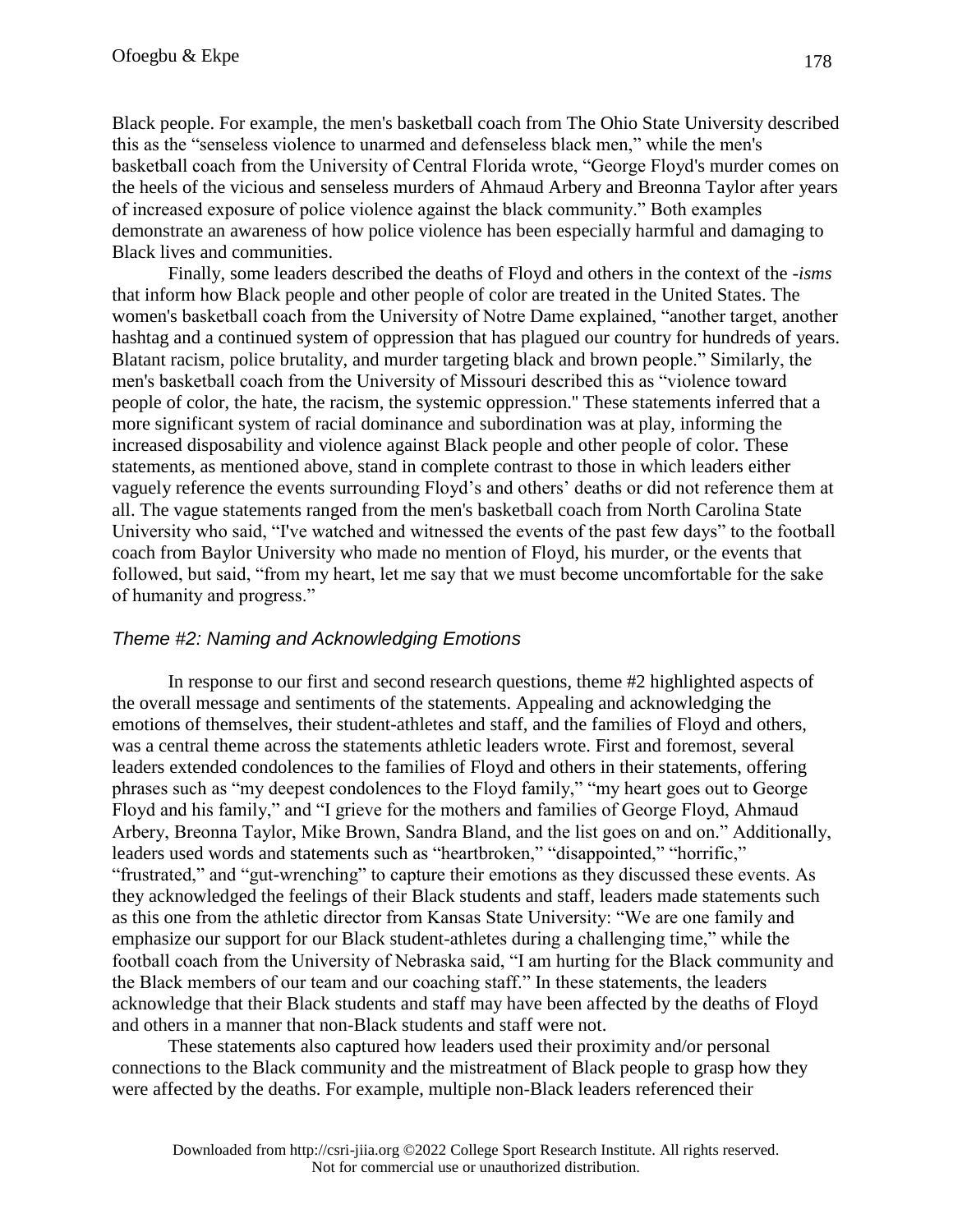relationships with Black students. The football coach from Texas Tech University explained, "through our great game of football, I've played with and coached many African American men. While I do not pretend to have walked in their shoes or understand how they feel, I do listen...." The football coach from Duke University wrote:

I have developed many great relationships with young men over 45 years of coaching football. Obviously many are African American men… These many years have proven to me that racism has continued to be a broad problem in our society and a part of that problem has been far too many young black men being mistreated, and yes, killed by some police officers.

These quotes capture non-Black leaders using a personal connection to Black people to make sense of how they are personally affected by the harm of institutionalized racism.

Additionally, several non-Black leaders acknowledged that their racial background gave them a limited understanding of how their Black students and staff may have been feeling. The football coach from the University of Iowa explained, "I am a white football coach. I cannot begin to imagine what it is like to be pulled over for driving while Black or to have people cross the street because they don't want to walk alongside you. But some of your coaches have shared that experience", while the football coach from the University of Georgia wrote, "I realize that I feel this differently, but I am hurting for the young black men on my team, I am hurting for the black men on our staff. I cannot imagine the agony, grief, and fear that our black communities feel today and every other day." In these quotes, leaders acknowledge that they cannot relate to certain racialized experiences, while also recognizing that race, and possibly racism, affect their Black constituents in a unique way.

Multiple Black leaders shared either personal stories or concerns for their lives, their families, and their students in their responses. The women's basketball coach from the University of Notre Dame said, "I am not only a coach and leader, but l am a mother. A mother of a young black man. It is a constant fear of mine to have a son that the world views as a threat. I wake up asking God to protect him," while the football coach from University of Arizona said, "being a college head football coach…does not make me immune to the same suspicious stares, to the same fears of being pulled over, to the same assumptions that others make of me, to the same racist remarks sent in my direction, simply because I am Black." These examples capture how non-Black and Black leaders evoked their personal and professional backgrounds to appeal to the emotions of their audiences and describe how their lives were personally affected by the deaths of Floyd and others.

#### *Theme #3: Calls for Unity and Humanity*

In response to our third research question, theme #3 discussed how many leaders called for unity and humanity amongst the athletic and university communities and broader society. Several leaders spoke of the need to unify or come together as a means of healing and action. Common phrases included "we will do this together" and "we are one family." In some cases, leaders evoked the unifying aspects of playing sports to demonstrate the power of unity. For example, the athletic director from the University of Wisconsin wrote, "We all must work together to correct and reshape this reality. What makes sports so great is their ability to bring together people from different backgrounds for a common cause, even if we disagree on so many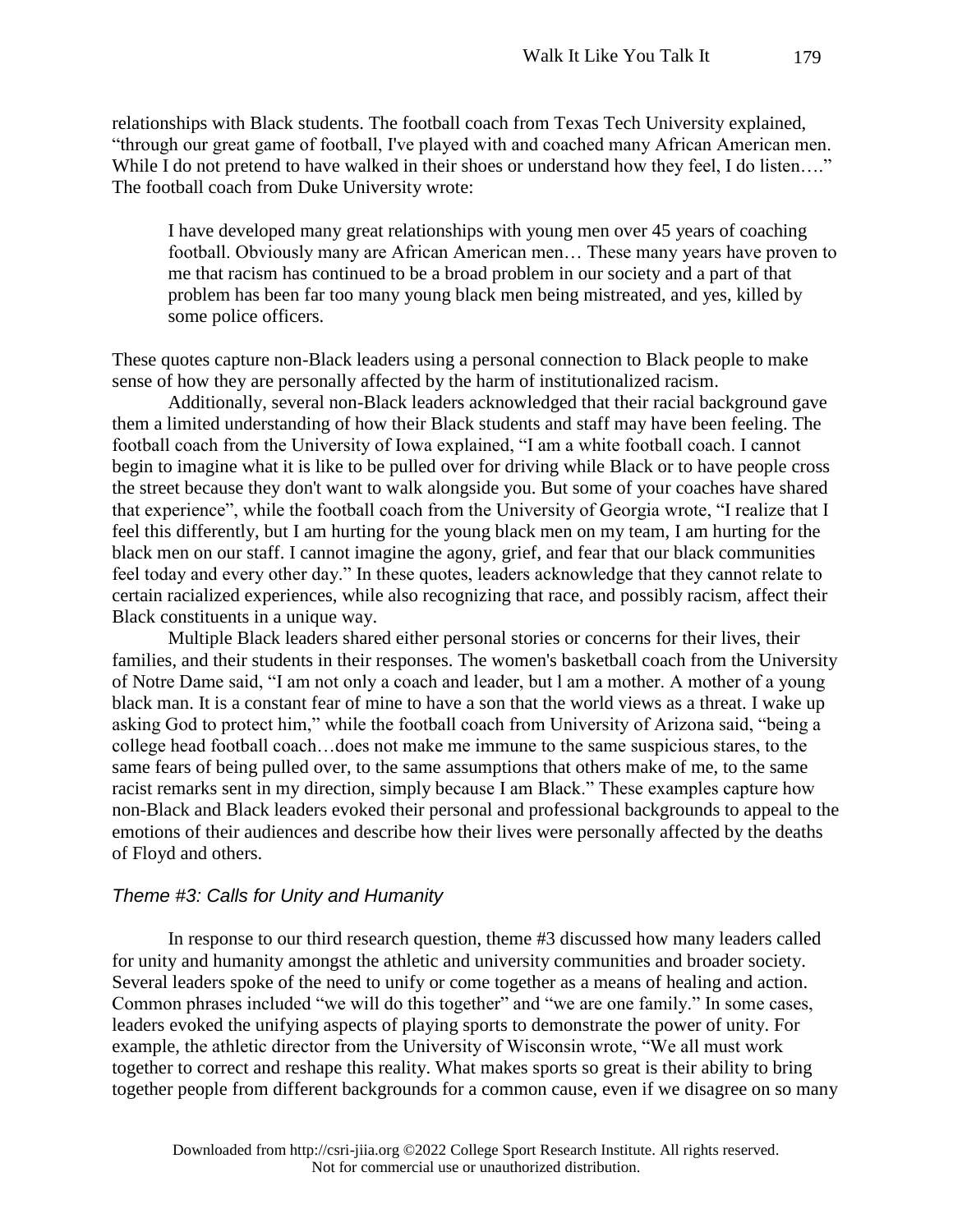other things." Similarly, several leaders leaned on institutional and organizational mission, values, and priorities to demonstrate a commitment to unity through diversity and inclusion. For example, the athletic director from the University of Southern California wrote, "it's important to remind ourselves and each other of the guiding principles and values that unite us. I want to emphasize that our department of athletics is wholly committed to fostering a community that embraces diversity and is inclusive of individuals from all backgrounds and identities." These examples demonstrate how leaders sought to draw on sport and institutional values to imply that unity, diversity, and inclusion are inherent values and priorities within their departments and teams.

Leaders also discussed unity in terms of respecting and showing humanity towards one another, regardless of differences in identity. Several leaders used words like "compassion," "support," and "respect" to convey the need for coming together. Leaders talked about how diversity and respect across differences provided a unique learning experience for studentathletes. For example, the athletic director from Kansas State University said, "the K-State family consists of individuals with a vast range of experiences, beliefs, values, intellectual capabilities and cultural views, respect for these unique characteristics allows for our studentathletes to achieve their full potential while enjoying the benefits of a rich learning environment." In addition to the benefits of respect and diversity in college learning environments, the football coach from Pennsylvania State University discussed this in the context of being a good citizen, saying, "we are a country of opportunity, a nation of ambition and a people rooted in diversity, shared experiences and hope. It's more critical now than ever; we recognize our differences should not divide us but truly strengthen the fabric of who we are!"

Additionally, leaders used quotes and Biblical references to emphasize the significance of unity, healing, and change. Some leaders drew on the words of activists and political leaders in their response, as the football coach from Michigan State University did when he evoked the words of Martin Luther King, Jr.: "Never, never be afraid to do what's right, especially if the well-being of a person or animal is at stake. Society's punishments are small compared to the wounds we inflict on our soul when we look the other way." Other leaders evoked religion to bolster their calls for unity and peace. Common phrases included "pray for love instead of anger and equality instead of injustice" and "I pray for you to find peace"; statements that called on religious forces to ask for love and peace across society. Furthermore, some leaders referenced Bible verses in their statements. The men's basketball coach from Texas Tech University said, "I do know one thing to be an answer – John 15:12. Jesus says, "My command is this: Love each other as I have loved you." These examples capture how leaders called on forces larger than themselves as they hoped for unity, peace, and love following the murder of Floyd.

#### *Theme# 4: Calls for Action and Social Responsibility*

Finally, theme #4 addressed our third question and captured how several leaders addressed who is responsible for pursuing social change and how social change would take place. Leaders discussed this in two distinct ways: (1) by acknowledging personal responsibility and naming the responsibility of others and (2) by implicitly and explicitly discussing actions they would take or were already taking to increase awareness and pursue justice within their organizations. For example, the women's soccer coach from the University of Notre Dame wrote, "this is a time for me to listen, learn, and act with empathy. It's also a time for me to challenge anyone who looks like me as a coach, leader, or teacher to do the same." Similarly, the women's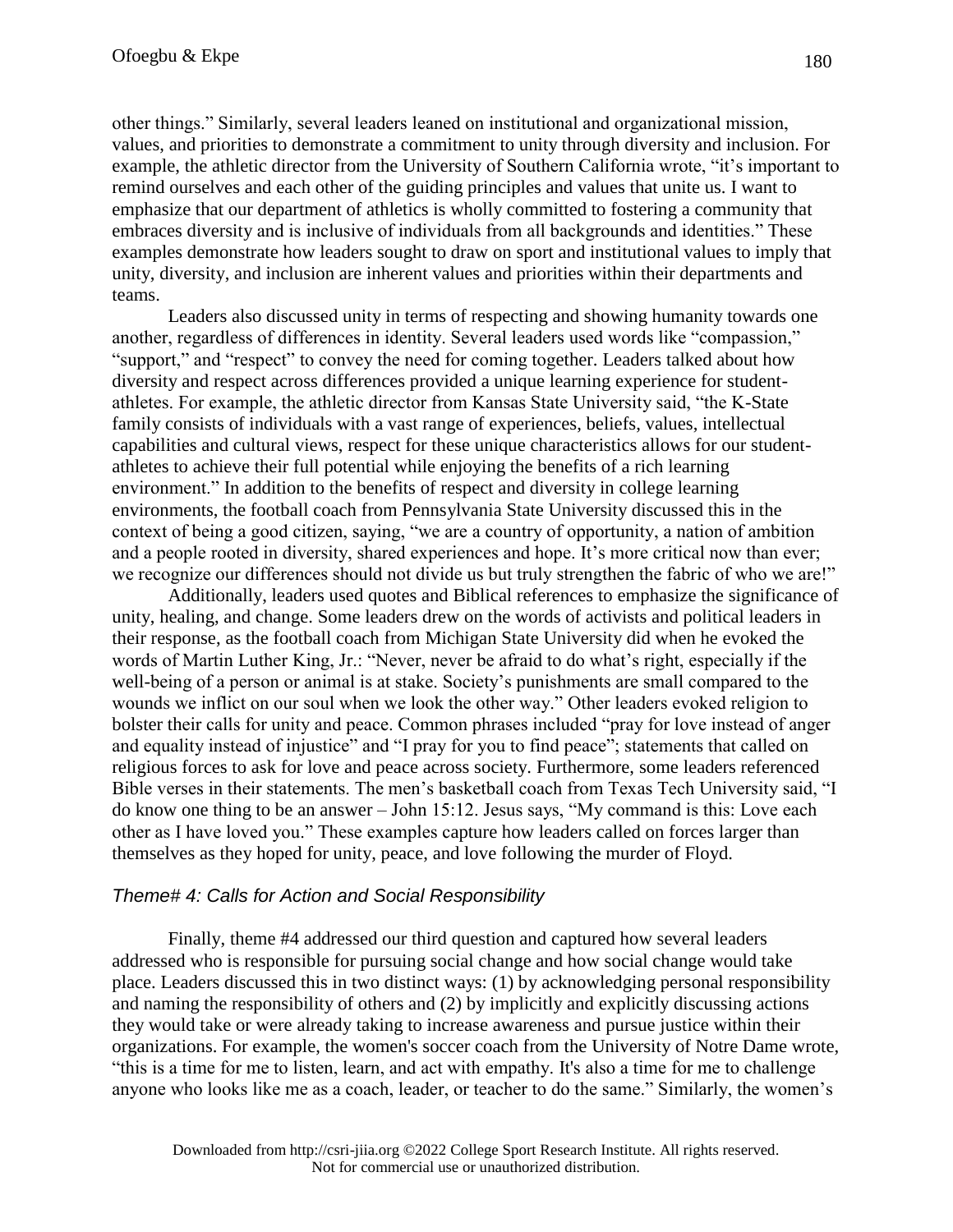basketball coach from the University of Arizona said, "it is my duty to unite, empower, and educate women to have an effective voice to inspire change." In both examples, leaders acknowledge their personal responsibility as well as their responsibility as an educator of young adults. In contrast, the men's basketball coach from the University of Missouri said, "while I'm on this earth, my voice won't be silent until the injustice stops. It goes beyond a post on social media. It's time to join together in our pain, to mourn, to stand united against oppression and ACT to create change." Although each of these statements does not outline actionable, specific steps that these coaches plan to take, they do describe the coaches' desire to be more aware, socially conscious, and active in some way.

Other leaders discussed the ongoing conversations they were having with their studentathletes and their sense of responsibility to them, such as the athletic director from Stanford University:

I engaged in a thoughtful, powerful and candid conversation with several of our studentathletes, many of them Black, who sought leadership and a listening ear – not necessarily the answers… I have a responsibility to them, to my two daughters, to my wife, to the black community, and to our society to do my part.

In addition to acknowledging personal responsibility, several leaders discussed what the athletic director from Duke University described as "collective responsibility." Common phrases included "we must do better," "it's going to take everyone," "it is everyone's responsibility" and "it's on all of us to create change and do the right thing." While leaders did not outline explicit steps or solutions, they called for others to do their part and, potentially, acknowledge that sustainable societal and organizational change is genuinely only possible when there is buy-in from the masses.

Furthermore, many leaders made broad calls to action to their constituents and named ongoing and/or proposed initiatives implemented within their teams and departments. Regarding these calls to action, many leaders called for their constituents to be better listeners, try to be more understanding of others' experiences, and "no longer tolerate racism and social injustice in our country," as the men's basketball coach at Duke University said. Leaders referenced having discussions, open forums, and conversations within their organizations to discuss social issues, such as the men's basketball coach from The Ohio State University, who said, "as we have the last few years in our locker room, we will continue to listen to each other and have healthy conversations around race… few topics are as relevant to our team as this one." In addition to mentioning beginning or continuing conversations about race and social justice, leaders also discussed specific collaborations and ongoing initiatives that were taking place in their organization. For example, the athletic director from the University of Wisconsin explained that the leadership in their department would collaborate with their minority student-athlete organization saying, "this is an ongoing journey, and we will continue to evaluate our own policies and practices to ensure a safe and memorable experience is had by all." The athletic director from the University of Oregon said, "We started BEOREGON to promote diversity and inclusion and to provide an opportunity for everyone to excel as their authentic selves. There is much work to be done ahead of us, but we will do our part to make our society a better place for all", while the athletic director at Northeastern University listed several "action items," amongst those included, "ensure that Black student-athletes have appropriate role models and mentors within the Northeastern Athletics community." While the latter example alluded to future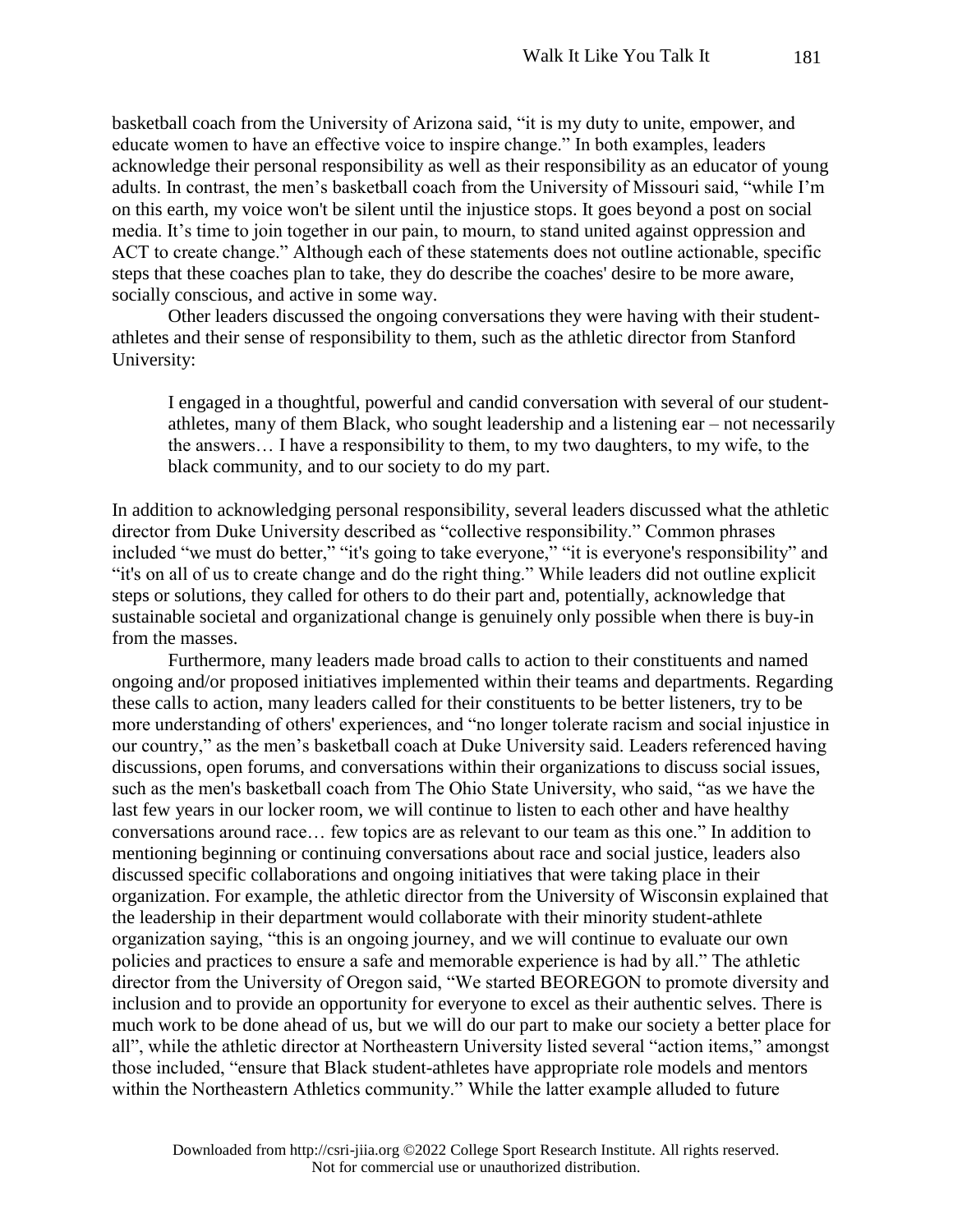intentionality in hiring practices, all of them discussed shifts in how issues of diversity and inclusion will be addressed within departments and/or teams.

# **Discussion**

Using CDA, this study demonstrated that even though athletic leaders felt it was important to publicly address the murder of George Floyd, the willingness to explicitly name institutionalized racism and acknowledge how this racism affects Black people and other people of color is variable and not the norm. This is particularly important considering that college sports are constantly under fire for perpetuating racism (Bimper & Harrison, 2015; Gayles et al., 2018). We found that when some leaders used discourse that attempted to capture larger systems of power and domination, they reinforced these systems in several distinct ways. This section will discuss how this happened, explore them using components of our conceptual framework, and discuss how this study contributes to existing literature.

As described in Theme #1, Describing What Happened, how leaders acknowledged the deaths of Floyd and Taylor ranged from very specific, even visceral descriptions of the deaths to vague mentions or no mention at all. While many leaders did acknowledge and name what took place, the absence of such discourse from certain leaders represents an erasure of the harmful and systemic damage that the murder perpetuated. These discursive actions engage with the discourse and ideology concepts of CDA. Leaders' discursive decisions to either use descriptive, vague, or no language to describe the murder are likely shaped by their worldview, perceptions of the murder, and the events leading up to them. Furthermore, some leaders' discursive decision to refer to the murder in the context of the *-isms* experienced by racially marginalized people likely reflect each leaders' ideology related to the presence of systemic oppression, institutionalized racism, and police brutality in society.

Furthermore, this study's findings align with prior studies such as Hypolite & Stewart (2019) and Morton et al. (2020) in that many leader's calls for unity and action were devoid of commitments for change beyond having conversations and promising to be a part of "the change." We believe that while calls for unity and use of terms such as "we" and "us" are intended to project ideals of *unity* and *equality* amongst leaders and their "subordinates" (Blommaert & Bulcaen, 2000), they are a means of leaders asserting their legitimacy and authority as the "voice" of those within their organization (Hypolite & Stewart, 2019). This is particularly evident in Theme #3, Calls for Unity and Humanity, and Theme #4, Calls for Action and Social Responsibility. Furthermore, while acknowledging that Black students and staff were particularly affected by these deaths and offering sympathies, athletic leaders fell short of acknowledging how Black students and staff are harmed and exploited on playing fields and in their athletic departments. This is particularly troubling as there is an abundance of literature that captures the exploitation of Black athletes (Beamon, 2008; Gayles et al., 2018; Hawkins, 2010) and the underrepresentation and mistreatment of Black staff within athletic workspaces (Howe & Rockhill, 2020; Kelly et al., 2015; Price et al., 2017). While leaders described how Floyd and others lost their lives, many of them failed to acknowledge the role of race and/or the responsibility of the police in many of these deaths, thus ignoring the law enforcement systems in which police continue to harm and terrorize Black people, and justice systems that repeatedly fail to hold those responsible for the harm they cause.

Through the lens of CDA, leaders' privilege to name the murder of Floyd in ways that feel *safe* or *comfortable* for them, as well as the use of terms such as "we" and "us" throughout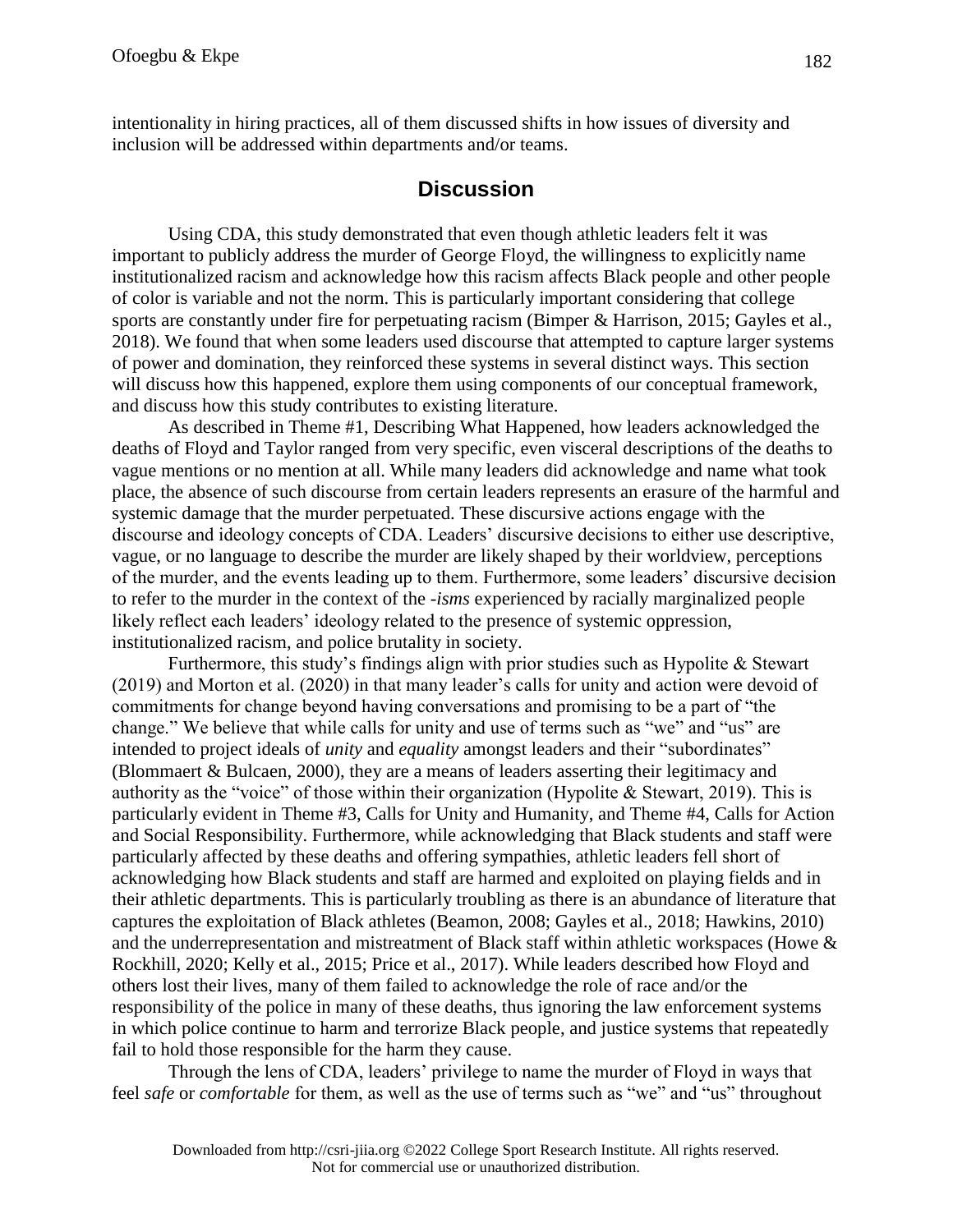certain statements, reflect hegemonic discourses that are "inherently tied to power differences between those who created them and those who are supposed to simply absorb and abide by their sentiments" (Hypolite & Stewart, p. 8). Such discursive actions reflect the leaders' authority as the voice of their department and/or team, as well as evoke the CRT tenet of interest convergence. Bell (1992) described interest convergence as the instances when social justice victories occur only when the interests of the dominant group and the subordinate group align or when it either directly or indirectly serves the interests of the dominant social group, rather than to address the inequities that subordinate social groups face. In this case, the interests of Black student-athletes and staff who have engaged in activism in the past and been silenced by athletic leadership (Boggs, 2017; Riley, 2017) converged with the interests of predominantly white athletic directors and head coaches who used this discursive opportunity to disassociate themselves from institutionalized racism.

Additionally, in Theme #2, Naming and Acknowledging Emotions, while leaders attempted to capture and appeal to the emotions of their students, staff, and the victims' families, prior literature suggests that these emotional appeals are a form of discursive manipulation (Hypolite & Stewart, 2019; Van Dijk, 2006). In this study, some leaders' offered words that suggested the entire campus community was affected by the murder of Floyd in the same way, rather than explicitly acknowledging the feelings of or offering support to their Black students and staff. For example, it is the difference between the University of Minnesota AD saying, "[Student-athletes] are hurting over the indefensible killing of Mr. Floyd," or University of Maryland men's basketball coach saying, "I want to express my condolences to all affected" versus the University of Nebraska's football coach saying: "I am hurting for the Black community and the Black members of our team and our coaching staff." Through the lens of CRT, some leaders are possibly engaging in interest convergence. Because these statements are symbolic, many leaders use discourse meant to offer sympathies to project an understanding of the harm and violence Black people and other people of color face regularly, instead of explicitly acknowledging Black people and/or experiences and feelings.

Finally, this study builds on prior literature in several ways. In contrast to Cole  $\&$ Harper's (2017) and Jones' (2019) studies, many leaders did not shy away from explicitly naming racism, or implicitly mentioning the patterns of state-sanctioned violence against Black people and communities, in the form of police brutality. This demonstrates that some leaders within college sports held a degree of social consciousness to recognize the racial subordination of Black people and other people of color. However, like Garcia et al.'s (2020) study, other leaders relied on reiterating espoused values. These leaders made broad calls for change, rather than explicitly telling their audiences how they would create more anti-racist, inclusive, and equitable environments on their teams, in their athletic departments, on their campuses, and beyond.

Scholars have labeled such public statements as performative (Hoffman & Mitchell, 2016). The problem with performative actions, such as releasing public statements after racially divisive incidents, is that these actions are used to appear as though social injustice is a priority within the organization when the practices and policies within the organization do not reflect this espoused value. Furthermore, such performative actions may superficially position leaders as personally invested and engaged in social justice work alongside and in service of marginalized communities (Eskrine & Bilimoria, 2019; Spanierman & Smith, 2017). Esrkine and Bilimoria (2019) wrote that these performative actions are "driven by the need for validation and [leaders] may intellectually understand the issues at hand, yet not sacrifice their personal or professional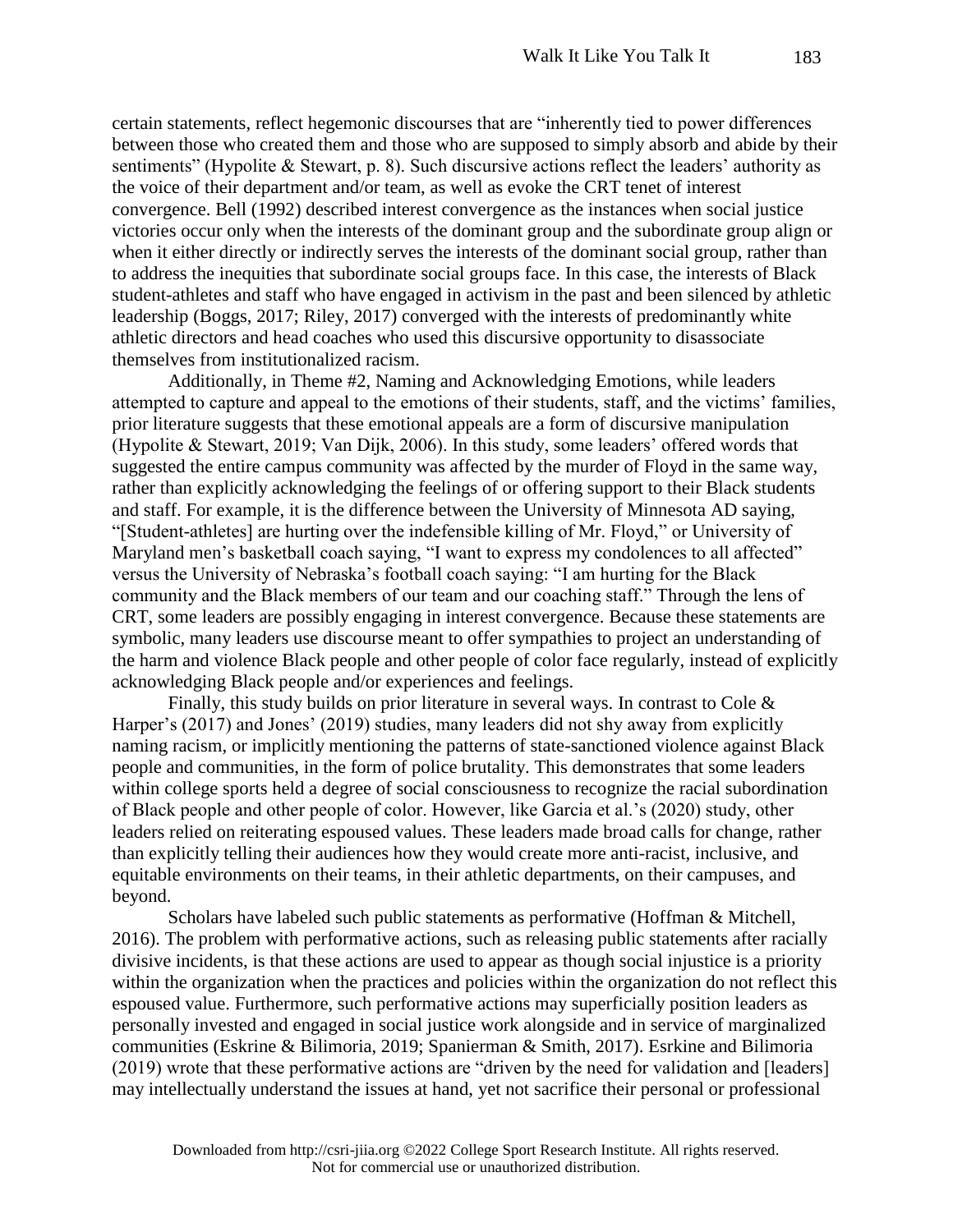capital to challenge or transform systems that they benefit from, even unwittingly" (p. 329). We build on this statement and argue that leaders in college sports engage in performative actions when they publicly denounce social injustice and acts of violence and harm against historically marginalized people, but fail to engage in social justice work, or acknowledge how they are complicit in systems that perpetuate social injustice. College athletics leaders must move beyond performative actions and do the work to practice what they preach. CDA helps us understand how leaders can make such statements and sustain hegemonic order by sustaining a racial capitalist enterprise that continues to exploit the labor of Black people.

# **Implications for Practice and Research**

When instances of racial controversy and unrest occur, many higher education leaders choose to address them from an angle of crisis management, thereby prioritizing their public image over their students' psychological health and well-being (Watt, 2015). As such, a sense of urgency to release some public denouncement of racism may likely take priority over addressing issues of systemic racism on their campus and beyond, or developing actionable programming and initiatives that allow students the opportunity to engage in multicultural, anti-racist education.

As illuminated in this study, while leaders were willing to acknowledge, denounce and call for action against social injustice in their public statements, few leaders leveraged this discursive opportunity to outline explicit, actionable steps they were taking to engage in the necessary work toward social justice within their organization. Additionally, leaders must also be conscious of their audience when engaging with these discursive spaces. As leaders within higher education, priority must be placed on supporting students, staff, and their needs. Thus, leaders must keep a pulse on their community's needs and concerns. As such, we commend those leaders who did discuss action in their statements. We suggest that all leaders avoid hastily releasing statements that center emotional appeals and/or general calls of change. Instead, leaders should take their time, engage in conversations with their staff and students, and craft statements that highlight how their department and/or teams are supporting students and staff during the challenging time, address their department and/or teams' short-term actions, goals, and priorities as it relates to social justice, and/or commit to sharing long-term goals related to social justice at a later date. As evidenced in Theme 4: Calls for Action and Social Responsibility, some leaders acknowledge that this work is collective. Thus, leaders should use these discursive spaces to outline this collective action. Building on some of the examples presented in the findings, leaders may discuss current and future initiatives and/or programming they plan to implement within their organization. Leaders may use this space to discuss what they plan to do around policies, practices, and procedures within their department that harm and disenfranchise Black and other athletes and staff of color.

In the years since the murder of George Floyd, we are curious about how the content of these public statements guided the development of programs and initiatives that addressed issues of social justice in college sports. Thus, future research should explore the growth and development of social justice programming within college athletic departments following the murder of Floyd. Such scholarship will illuminate whether the discursive strategies discussed in this study resulted in sustained, transformative action within Division I athletic departments.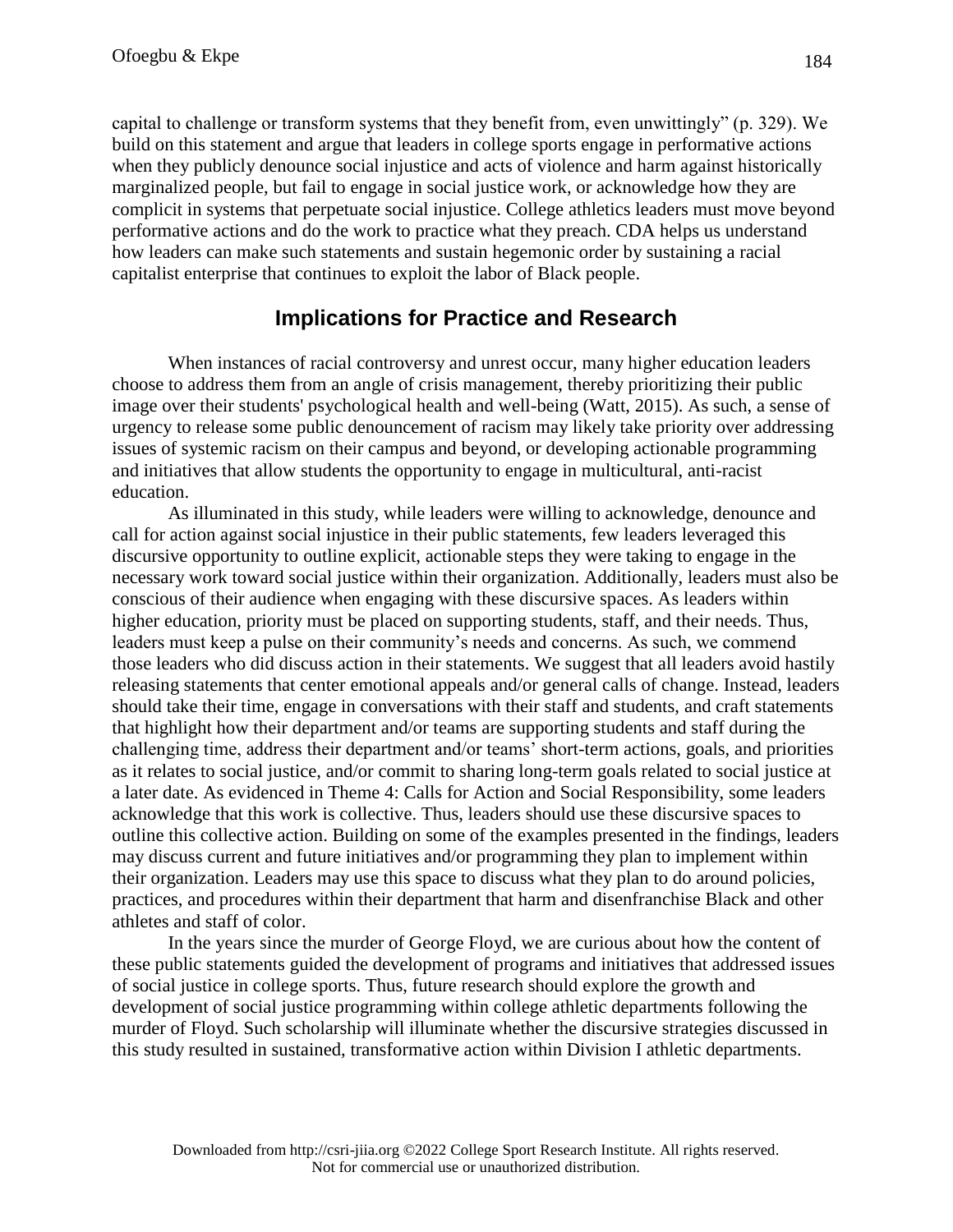# **Conclusion**

As Hylton (2010) stated, "the conditions that need to be in place for effective anti-racism performance must be sufficient so that thought, commitment, and performance are synchronized to ensure that these initiatives do not perpetuate the status quo" (p. 351). Because sports are a microcosm of society (Frey & Eitzen, 1991), athletic departments and universities must push beyond the thoughts that informed the statements we analyzed, develop actionable commitments to social justice, and hold themselves accountable to performing in ways that are consistent with these commitments. We recognize that such change will not happen overnight. However, in response to the murder of George Floyd, athletes in the collegiate and professional ranks called attention to the racism that is inherent within sports (Williams, 2021). Thus, leaders can no longer ignore the systemic issues that have burdened the lives of marginalized communities both on and off the field.

The murder of George Floyd triggered social justice demonstrations in the middle of a global health pandemic that has claimed the lives of almost 5 million people worldwide (JHU, 2021). The untimely murder of Floyd resulted in a new wave of activism for student-athletes and increased expectations for leaders within college sports. Collegiate athletes reiterated their commitments to change and racial justice throughout the summer of 2020 (NCAA, 2021c), and if it is important to athletes, it should be important to their leaders. The murder of Floyd revitalized discussions about racism, police brutality, and the mistreatment of Black people by law enforcement. We must acknowledge that racism is still a genuine threat to creating inclusive athletic environments, and leaders must mitigate this threat. Although additional research must be done to explore the departmental actions that followed the release of these statements, these statements can be used to hold departments accountable for enacting the values they claimed to hold. These recommendations are significant for supporting Black student-athletes through current social moments of racial injustice and beyond. Leaders must push the limits of what sports can do for social change, especially when change is perceived as radical or challenges the status quo.

## **References**

- Adelman, C. (2007). Do we really have a college access problem? *Change: The Magazine of Higher Learning*, *39*(4), 48–51.
- Allen, A., & Jacques, S. (2020). "He did that because I was Black": Black college students perceive municipal police, not campus police, as discriminating. *Deviant Behavior*, *41*(1), 29–40[.](https://doi.org/10.1080/01639625.2018.1519133) <https://doi.org/10.1080/01639625.2018.1519133>
- Au, W. (2016). Meritocracy 2.0: High-stakes, standardized testing as a racial project of neoliberal multiculturalism. *Educational Policy*, *30*(1), 39–62[.](https://doi.org/10.1177/0895904815614916) <https://doi.org/10.1177/0895904815614916>
- Beamon, K. K. (2008). "Used goods": Former African American college student-athletes' perception of exploitation by Division I universities. *The Journal of Negro Education*, *77*(4), 352–364.
- Bell, D. A. (1992). *Race, racism and American law* (3rd ed.). Little, Brown.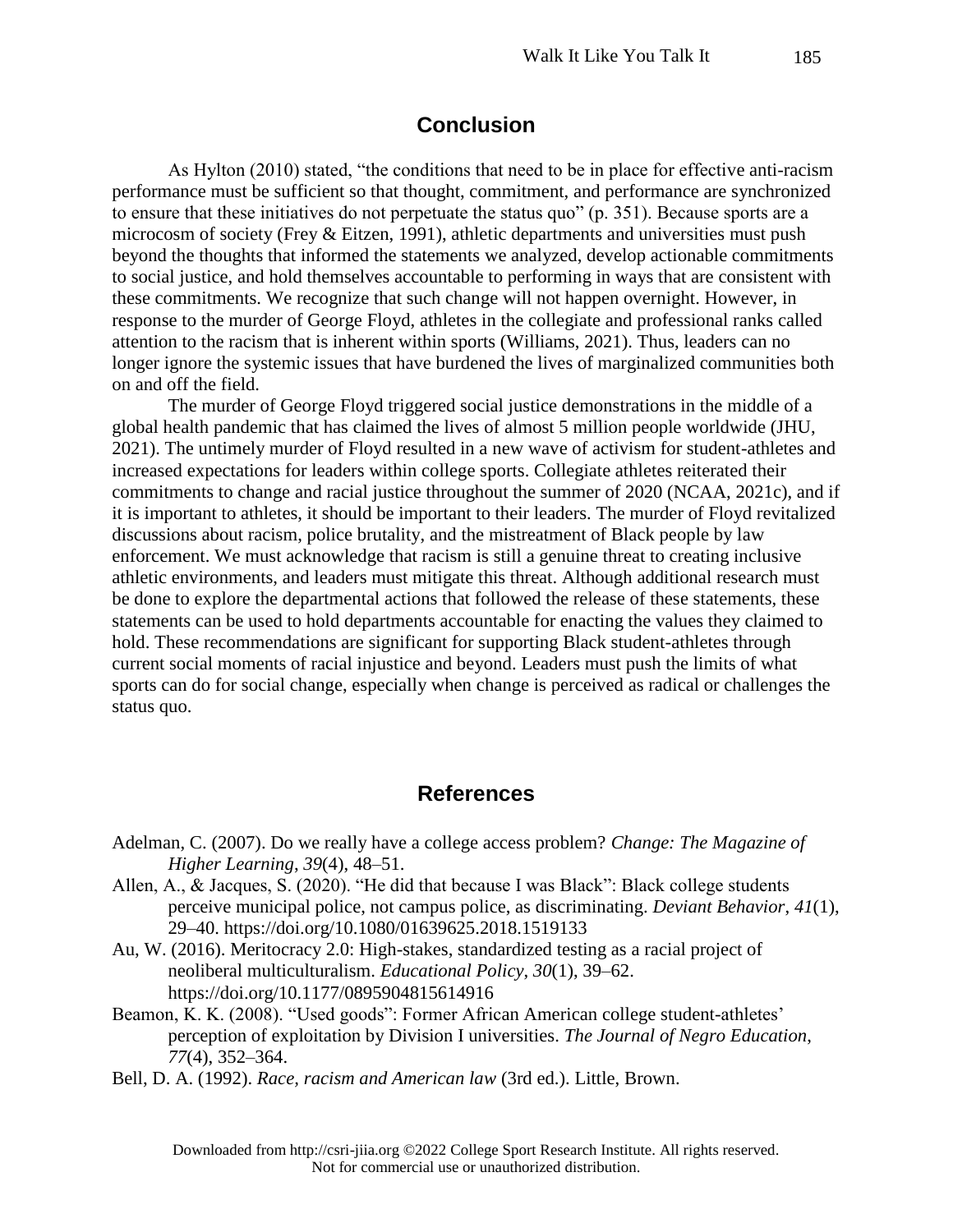- Blommaert, J., & Bulcaen, C. (2000). Critical discourse analysis. *Annual review of anthropology*, *29*(1), 447-466.
- Bimper A. Y., Jr., & Harrison L. Jr. (2017). Are we committed to issues of race? Institutional integrity across intercollegiate athletics. *International Review for the Sociology of Sport*, *52*(6), 675-692.
- Boggs, J. (2017, May 4). *Protesting athletes warned about demonstrations*. Fox 4 Now[.](https://www.fox4now.com/news/national/athletes-told-not-to-wear-school-clothing-while-protesting) [https://www.fox4now.com/news/national/athletes-told-not-to-wear-school-clothing](https://www.fox4now.com/news/national/athletes-told-not-to-wear-school-clothing-while-protesting)[while-protesting](https://www.fox4now.com/news/national/athletes-told-not-to-wear-school-clothing-while-protesting)
- Bonilla-Silva, E. (2003). Racial attitudes or racial ideology? An alternative paradigm for examining actors' racial views. *Journal of Political Ideologies*, *8*(1), 63-82.
- Champagne, D. W. (2015). Indigenous higher education. In W. J. Jacob, S. Y. Cheng, & M. K. Porter (Eds.), *Indigenous education: Language, culture and identity* (pp. 99–108). Springer Netherlands. [https://doi.org/10.1007/978-94-017-9355-1\\_5](https://doi.org/10.1007/978-94-017-9355-1_5)
- Cole, E. R., & Harper, S. R. (2017). Race and rhetoric: An analysis of college presidents' statements on campus racial incidents. *Journal of Diversity in Higher Education*, *10*(4), 318–333[.](https://doi.org/10.1037/dhe0000044) <https://doi.org/10.1037/dhe0000044>
- Crenshaw, K., Gotanda, N., Peller, G. & Thomas, K. (Eds.) (1995) *Critical race theory: The key writings that formed the movement*. The New Press.
- Cunningham, G. B. (2010). Understanding the under-representation of African American coaches: A multilevel perspective. *Sport Management Review*, *13*(4), 395-406.
- Erskine, S. E., & Bilimoria, D. (2019). White allyship of Afro-Diasporic women in the workplace: A transformative strategy for organizational change. *Journal of Leadership & Organizational Studies*, *26*(3), 319-338.
- Fairclough, N. (1992). Discourse and text: Linguistic and intertextual analysis within discourse analysis. *Discourse & Society*, *3*(2), 193–217.
- Fairclough, N. (2015). *Language and power* (3rd ed.). Routledge.
- Fountain, J. J., & Finley, P. S. (2009). Academic majors of upperclassmen football players in the Atlantic Coast Conference: An analysis of academic clustering comparing White and minority players. *Journal of Issues in Intercollegiate Athletics*, *2*, 1–13.
- Frey, J. H., & Eitzen, D. S. (1991). Sport and society. *Annual Review of Sociology*, *17*(1), 503– 522.
- Garcia, C. E., Arnberg, B., Weise, J., & Winborn, M. (2020). Institutional responses to events challenging campus climates: Examining the power in language. *Journal of Diversity in Higher Education*. <https://doi.org/10.1037/dhe0000130>
- Gayles, J. G., Comeaux, E., Ofoegbu, E. D., & Grummert, S. (2018). Neoliberal capitalism and racism in college athletics: Critical approaches for supporting student-athletes. *New Directions for Student Services*, *2018*(163), 11–21.
- Harper, S. R., Patton, L. D., & Wooden, O. S. (2009). Access and equity for African American students in higher education: A critical race historical analysis of policy efforts. *The Journal of Higher Education*, *80*(4), 389–414.
- Harris, J. L. (2020). Inheriting educational capital: Black College students, nonbelonging, and ignored legacies at Predominantly White Institutions. *WSQ: Women's Studies Quarterly*, *48*(1), 84-102.
- Hawkins, B. (2010). *The new plantation: Black athletes, college sports, and predominantly White NCAA institutions*. Palgrave Macmillan.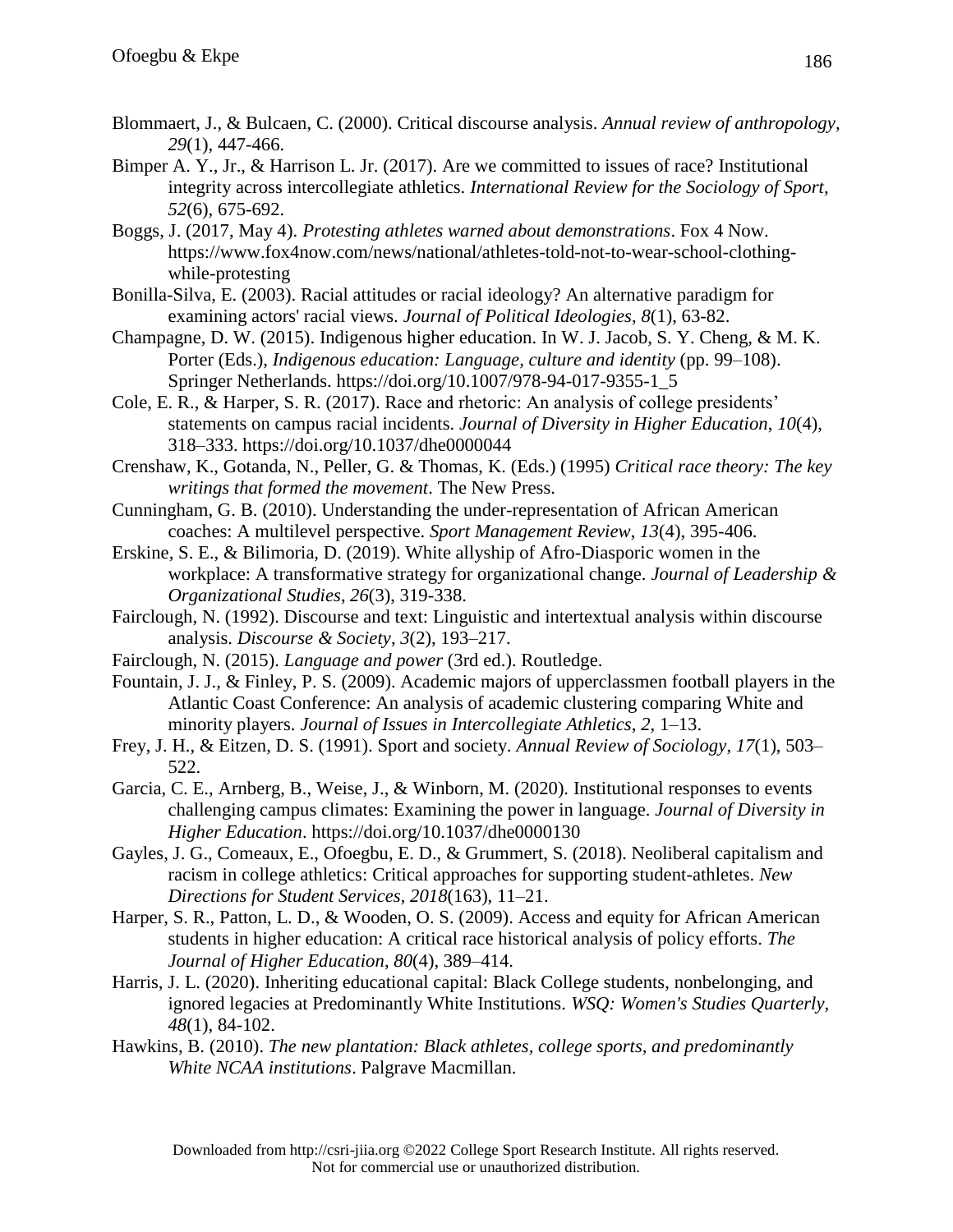- Hextrum, K. (2021). *Special admission: How college sports recruitment favors White, suburban athletes*. Rutgers University Press.
- Hoffman, G. D., & Mitchell, T. D. (2016). Making diversity "everyone's business": A discourse analysis of institutional responses to student activism for equity and inclusion. *Journal of Diversity in Higher Education, 9*(3), 277-289.
- Howe, J. E., & Rockhill, C. A. (2020). "Feelings that others won't necessarily have": Experiences of Black athletic administrators navigating the collegiate athletic setting. *Journal of Issues in Intercollegiate Athletics, 13*, 170-188.
- Hurtado, S., Milem, J., Clayton-Pedersen, A., & Allen, W. (1999). *Enacting diverse learning environments: Improving the climate for racial/ethnic diversity in higher education*  (ASHE-ERIC Higher Education Report No. 26–8). George Washington University.
- Hylton, K (2010) How a turn to critical race theory can contribute to our understanding of 'race', racism and anti-racism in sport. *International Review for the Sociology of Sport*, *45*(3). 335-354. https://doi.org/10.1177/1012690210371045
- Hypolite, L. I., & Stewart, A. M. (2019). A critical discourse analysis of institutional responses to the 2016 US presidential election. *Journal of Diversity in Higher Education*[.](https://doi.org/10.1037/dhe0000158) <https://doi.org/10.1037/dhe0000158>
- Jenkins, D. A., Tichavakunda, A. A., & Coles, J. A. (2021). The second ID: Critical race counterstories of campus police interactions with Black men at Historically White Institutions. *Race Ethnicity and Education*, *24*(2), 149–166[.](https://doi.org/10.1080/13613324.2020.1753672) <https://doi.org/10.1080/13613324.2020.1753672>
- Johns Hopkins University & Medicine Coronavirus Resource Center [JHU] (2021). *Global map.*  https://coronavirus.jhu.edu/map.html
- Jones, V. (2019). Discourse within university presidents' responses to racism: Revealing patterns of power and privilege. *Teachers College Record*, *121*(4), 1-32.
- Kelly, D. G., Pastore, D. L., Hodge, S. R., & Seifried, C. S. (2015). Black coaches and their perspectives on the Black coaches and administrators: A qualitative analysis. *The Physical Educator*, *72*(3), 518–537.
- Kolodner, M. (2020, June 20). After George Floyd, students sick of 'lip service,' want action from colleges over racism. *USA Today*. https://www.usatoday.com/story/news/education/2020/06/20/george-floyd-collegeracism/3217298001/
- Lewis, J. A., Mendenhall, R., Ojiemwen, A., Thomas, M., Riopelle, C., Harwood, S. A., & Browne Huntt, M. (2019). Racial microaggressions and sense of belonging at a Historically White University. *American Behavioral Scientist*, 1–23.
- Morton, B., Delmas, P., Giles, R., & Bhakta, S. (2020). No place for hatred: University presidents' responses to Charlottesville. *Journal of Higher Education Policy and Management*, 1–17[.](https://doi.org/10.1080/1360080X.2020.1794297) <https://doi.org/10.1080/1360080X.2020.1794297>
- Nadal, K. L., Wong, Y., Griffin, K. E., Davidoff, K., & Sriken, J. (2014). The adverse impact of racial microaggressions on college students' self-esteem. *Journal of College Student Development*, *55*(5), 461–474.
- National Collegiate Athletic Association [NCAA]. (2020). *Division 1 graduation rates database* [Data visualization dashboard]. http://www.ncaa.org/about/resources/research/division-igraduation-rates-database
- National Collegiate Athletic Association [NCAA]. (2021a). *Division I schools*. https://www.ncaa.org/about/division-i-schools